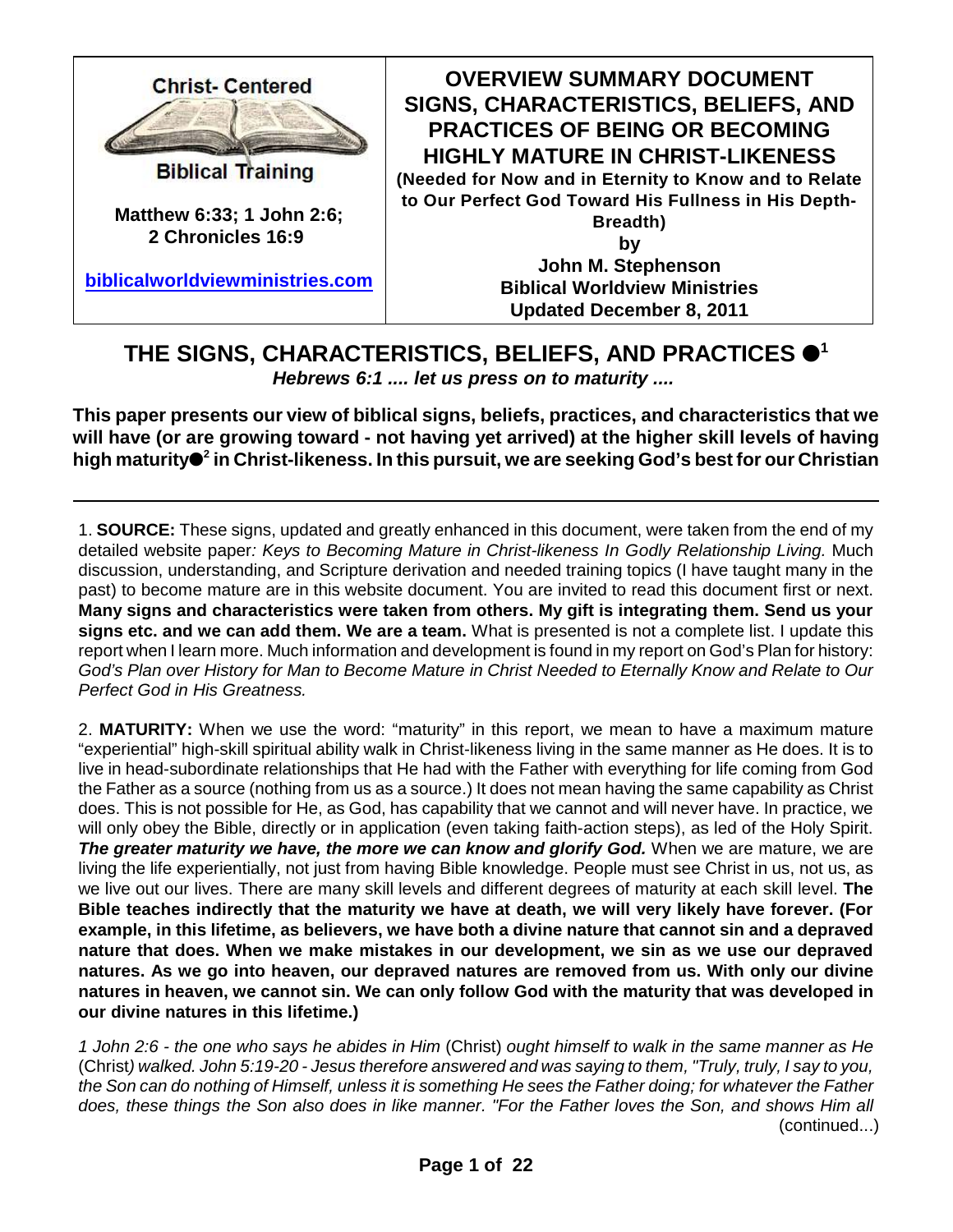**lives, ministries, and worship services that bring maximum obedience and glory to God.**  We are calling this mature life (with all direction coming from God the Father) living in Christ-likeness. Maturity is a life that is lived in thought and action, founded on Bible doctrine led of the Holy Spirit. It is not one of having mainly knowledge. It includes a set of beliefs that we stand on and generally for most of these, for which we are willing to die. The maturity God commands that we pursue, then is becoming mature in living out the techniques experientially at maximum skill levels in response to the leading of God the Father through the Lord Jesus Christ and the Holy Spirit. This is becoming complete in Christ. It is a growth process. The concept, as stated, is that when people see us, they see God, because we are only living out what God is working in us. (Everything good comes from God.) Then, when He is working in all of us believers, it will be God all in all. (Other people should see a difference in us as we live this way. We are no longer living as the world lives.) **The main job of the church is to train her people, including her youth, to become greatly (maximally) mature in Christ-likeness. 3**

Many of the signs and a few doctrines that signal we have (or growing toward having) a large degree of maturity in Christ $\bullet^4$  with needed beliefs, ministries, and practices are as follows: $\bullet^5$ 

- **\*** We will have an appreciation of God's infinite Greatness, including His attributes and character qualities. We will know what they are. He, being perfect, is the only one who can direct our lives.
- **\*** Appreciating God's infinite Greatness, then, we will search the Scriptures for all He wants for us to become (outcome) and for all the ways (procedures) to gain the specified outcome (become mature in Christ-likeness). We will record these in a computer and update our findings when we learn more. We will obey these procedures directly or in application as led by the Holy Spirit. And

### 2(...continued)

*things that He Himself is doing; and greater works than these will He show Him, that you may marvel.*

3. **DOCUMENT PURPOSE:** Because of the subject matter ( contents) of this document, it could be one of the best and most needed we could read for this time in history.

4. **PROCEDURE:** To become mature in Christ, we must as a minimum, **in excellence seeking God's best**: (1) Appreciate God's absolute Greatness such that we search all the Scriptures for all He wants us to become and do - and then live them out - doing all of God's will. Then we become a person after God's own heart, doing all His will, which will greatly glorify God; (2) We must live in head-subordinate relationships as the Father had with the Son; (3) We must live as Christ lives with everything in thought and action coming from the Father - then when people see us, they see the Father because we, from ourselves, are doing nothing; (4) We must live by faith trusting God to fulfill His promises and activating our faith with the instructions with the promise - then we live without sin and receive revelation of the Scriptures from God; (5) We must live by sacrificial love, keeping (obeying) God's commandments - then we live holy and righteously with the result we come to know God and serve each other; (6) We must be involved in God's work of evangelism, discipleship, planting churches, building godly families, and helping the needy;(7) We must stand strong on the Christian-Faith Doctrines; (8) We need to have daily devotions with prayer and Bible reading-study; and (9) We must obey the Holy Spirit such that we obey the Scriptures with the result that we sing melody from our hearts to the Lord.

5. **CONTENTS:** We do not know them all. What follows in this report are aspects in our view we will have in our lives that represent significant maturity. Many-many aspects were taken from others. I regularly review this report so see where I may need to make improvements. We can use your comments and inputs.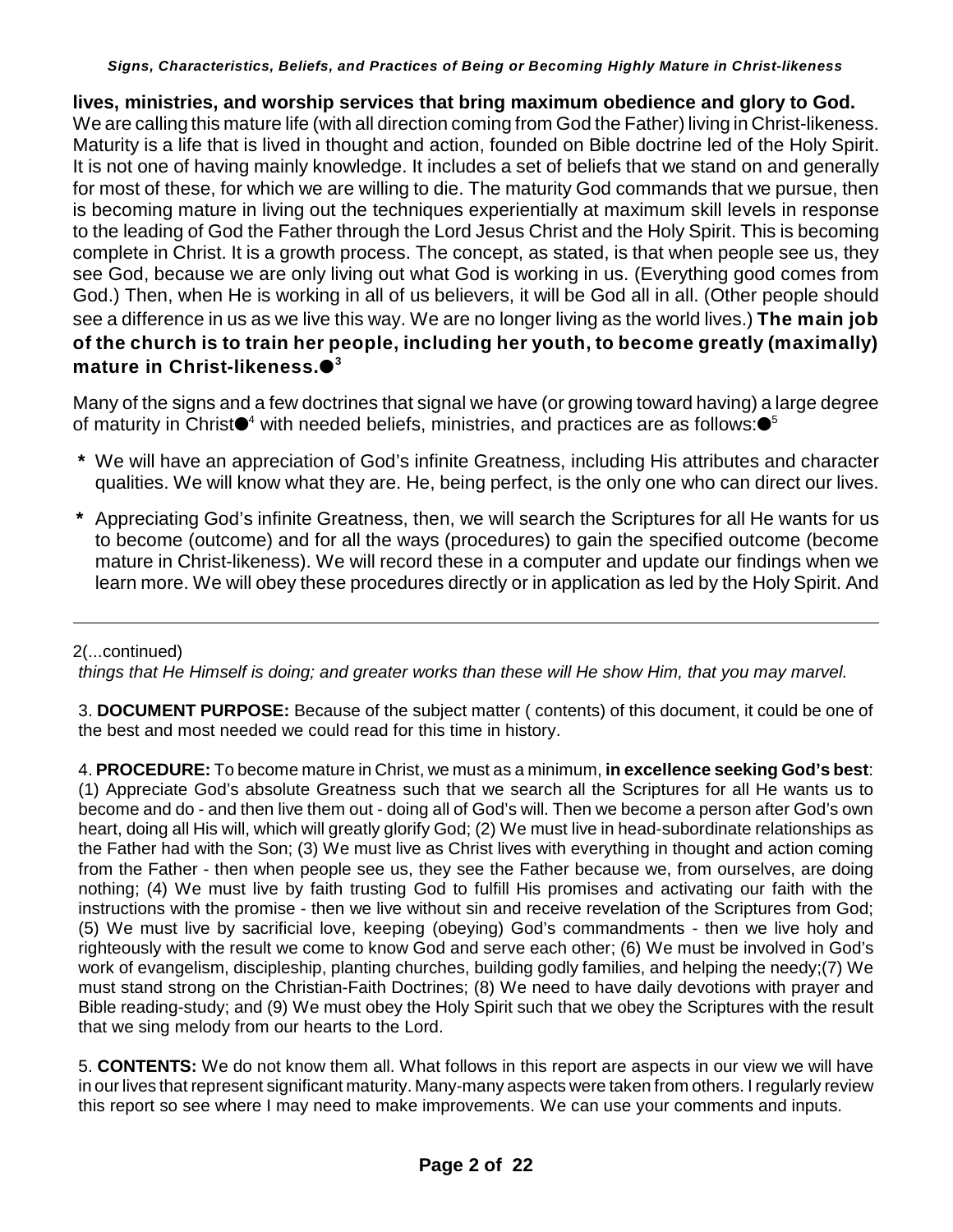we will do nothing else. We can update these as we learn more. We can help each other.

**\*** We will believe the entire Bible, both Testaments (66 books) "in the original manuscripts," are true without error and came only from God (inerrant and inspired by God) and meant for our life guidance and direction. (None of the original manuscripts came from man.) The Bible alone is God's only ultimate authority on the earth. No person, church, religion, or other book is an ultimate authority from God. But chosen people of God (such as church elders, ministers, and Christian workers) can represent that authority and train from the Bible.

*2 Timothy 3:16-17 All Scripture is inspired by God and profitable for teaching, for reproof, for correction, for training in righteousness; that the man of God may be adequate, equipped for every good work.*

- **\*** We will use only the Holy Bible for life's direction and our authority for life. We will do only that found in the Bible directly or in application. We can take faith-action steps to help determine God's will, especially in application. **We will not do what is not found in the Bible directly or in application for Christian living and ministry.** When we do, we are trusting ourselves, not God, to work all things together for good. We act as a god even though, this certainly is not our intention. This is sin. For example, we will train to maximumly mature our people in Christ with a complete curriculum. We will not mainly or only use, but elementary training. **We will choose music that allows us to sing melody from our hearts to the Lord.**
- **\*** We will be eternity oriented and know sound doctrine. We will know that our maturity we have at death, we most likely will have forever. This is because our sin natures will be taken from us as we enter eternity and with our divine natures remaining with us, we cannot sin (make spiritual mistakes). (Also the training environment of the world, flesh, and the devil will not be in heaven.) We need maximum maturity to relate to God in His greatness, and of course, God commands that we pursue maturity in our lifetime. The Cross of Christ was necessary so we could appreciate the greatest sacrificial love that may exist by which we are to live to become mature. **The main reason we are on earth is to gain this maturity so we can know and relate to God more toward His maximum in eternity. So gaining maturity in Christ-likeness must be the "main ministry" of the church and family heads.** This concept is discussed further later.
- **\*** Thus, being eternity oriented, we will help to maximally mature our people in Christ-likeness toward the maximum and do area-wide evangelism (particularly of the children) with high priority and with excellence as our main ministries. Church elders and teachers will train with a prepared complete curriculum that represents God's Whole Counsel that helps to bring their people to maximum maturity in Christ. **We will know the skill levels to the degree we can and know the many topics that are to be known and lived out experientially that compose God's Whole Counsel (a complete and full curriculum) in order to do adequate training to gain maximum maturity in Christ-likeness. Can you list them?** This curriculum can be updated and augmented. We can use different type training sessions such as in church services, seminars, special training classes, and self study. We will avoid going primarily to low level basic teaching.

*Hebrews 6:1 Therefore leaving the elementary teaching about the Christ, let us press on to maturity, not laying again a foundation of repentance from dead works and of faith toward God.*

*Colossians 1:28 And we proclaim Him, admonishing every man and teaching every man with all wisdom, that we may present every man complete in Christ.*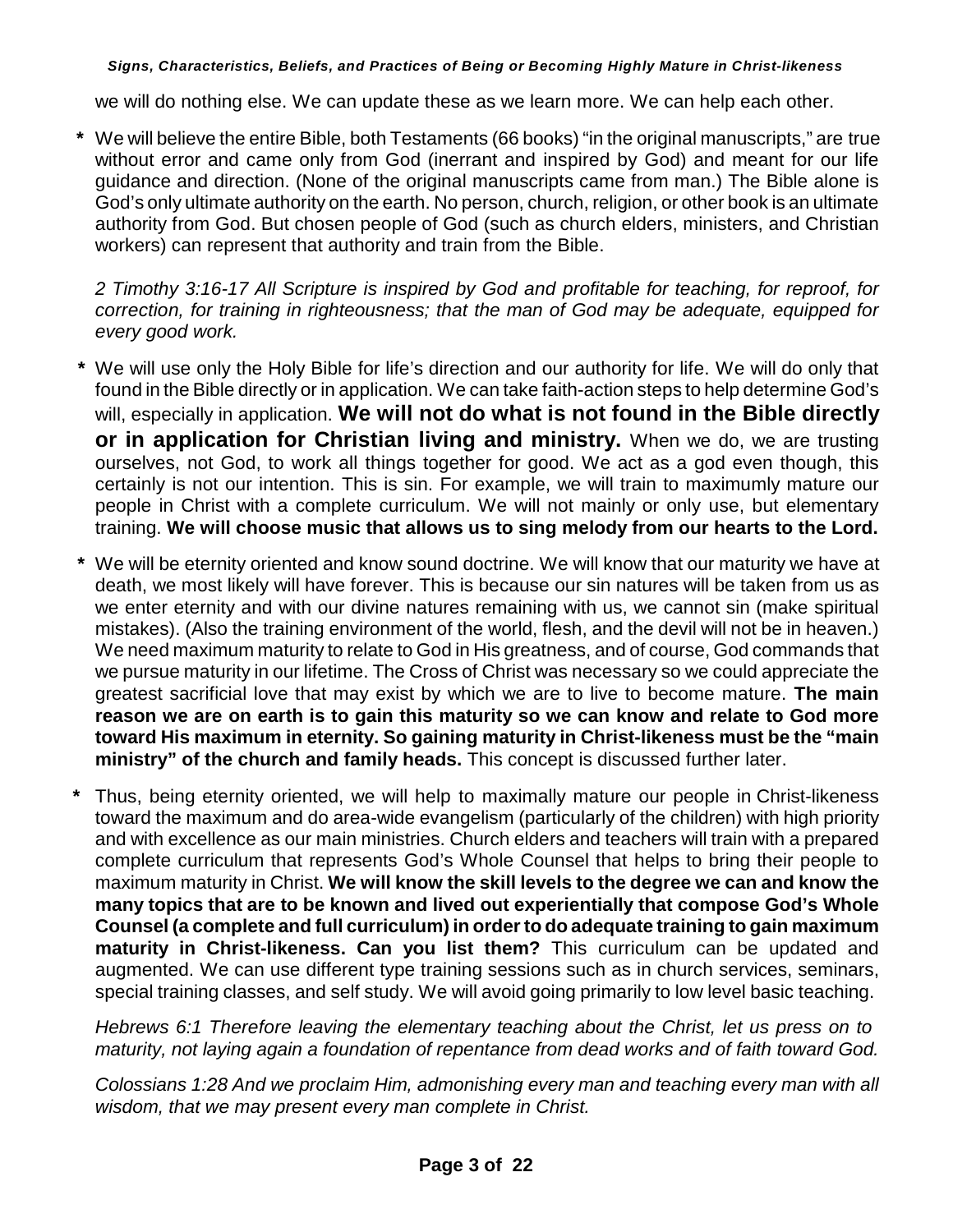*Acts 20:26-27 "Therefore I testify to you this day, that I am innocent of the blood of all men. "For I did not shrink from declaring to you the whole purpose* (counsel) *of God.* (Comment mine.)

- **\*** Essential minimum parts of God's Whole Counsel include (I have taught these many times in the adult Sunday school, home studies, and in seminars taking information from many sources): (1) glorify, honor, praise, and obey God, seeking His best - doing and obeying what comes from as a source; (2) live godly in head-subordinate relationships (especially in families) as Christ does with the Father with everything for life coming from the Father as a source; (3) live by faith in God to fulfill His promises, acting our faith with the instructions with the promises, and by sacrificial love (keeping God's commandments), serving God and others: (4) be in God's work of evangelism, discipleship, building Godly families, planting churches, and helping the needy; (5) Stand strong on the basic Christian-faith doctrines (we will have our own doctrinal statement of beliefs); and (6) have a personal devotional life of regularly reading and studying the Bible with a maximum prayer life praying about most everything that God puts on our hearts. We for our life structure will be based on biblical theology including that for our families. Thus, we will live in head-subordinate relationships patterned after the relationship of the Father with the Son. We will train our families in these relationships. This is essential.
- **\*** We will use the most accurate Bible translations (available) (e.g. KJB and NASB there are several others) and avoid using (especially largely) paraphrased editions that contain much interpretation and can be in error, incomplete, and/or misleading. (Paraphrased editions are not the Bible, but contain man's interpretation (not a translation) of the Bible.) (However, paraphrased Bibles are often used in evangelism for easier reading. But we should avoid their use in our church services and in our Bible training.)
- **\*** We will commit to going all the way with God even if others do not. Our purpose for living is to fulfill God's (not our independent) Plan for our lives. We will follow Christ and God with great commitment and then with excellence. **We will be doing regular critical analysis to see how well we are actually doing against Scripture and make needed corrections and changes.** Christ, the Father, and their Bible (and then along with our families) will always be the center of our lives and the reason we want to live. It helps to have close friends and families who have similar beliefs where we can discuss the issues and help each other learn and understand our situations.
- **\*** We will believe that the Father, Son, and the Holy Spirit are the one and only single and true God. They have always existed (pre-existed). None were created. They have created all things including all people. Nothing came by evolution. There is no other god. Thus, the Lord Jesus Christ has always existed (pre-existed). He was not created. Christ is the visible image of the invisible God. In heaven we will see Christ, but not God the Father because He is omnipresent. Christ is our only role model that we see. His life and teachings show us the Father.
- **\*** We will believe that salvation is founded only on the complete work of Christ on the Cross in His death, burial, and bodily resurrection. The Cross is efficacious - a complete work in itself. We will not (can not) add anything to it. We are saved only by faith in Christ's work with our faith activated by a prayer to God, being water baptized, or by our confession of Christ dying on the Cross to others. We are only saved by Christ's work, never by our activations (works). God draws us to Himself to be saved.
- **\*** We will believe that all believers (both Jews and Gentiles) are in Christ and are His Body without ethnic division and compose and are the Church. The Church is not an organization or a group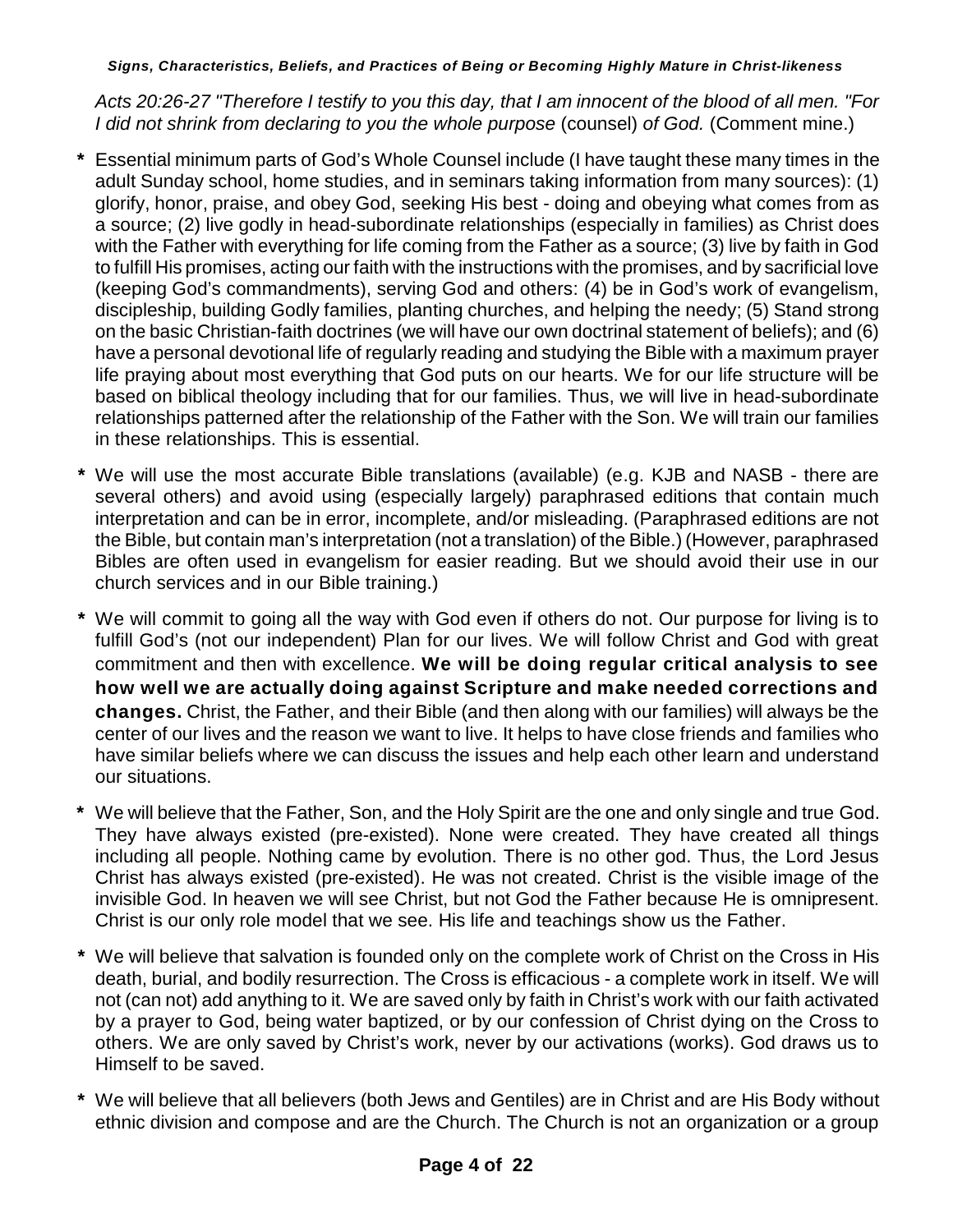of buildings. Christ is the only head of the Church, our head. Thus, believers (in this sense) do not go to church, but instead, the Church (as believers) assembles for worship. We live in relationship to Christ. We will (can) attend Church meetings regularly: e.g. in buildings, in the park, in vehicles, or in homes. God uses elders and deacons to help in the worship services and ministries.

 **\*** We will believe that Christ (and the Father) now rules the Kingdom of God (Ephesians 5:5; Colossians 1:13; Hebrews 1:8; 2 Peter 1:1) from heaven with Christ siting on David's throne (Acts 2:29-34). The Kingdom of God rules over the entire earth in relationships of those who are Christians (John 3:3). We are to seek this kingdom and living by God's righteousness first in life. Then God from our activated faith in Him to do so will supply all our needs (not necessarily our wants). The Kingdom of God is a relationship kingdom now over the entire earth, not a physical kingdom located on earth or elsewhere.

## *Matthew 6:33 "But seek first His kingdom and His righteousness; and all these things shall be added to you.*

- **\*** We will believe that we have eternal security in Christ as Christians (We are guaranteed to be with Christ in eternity.) We can never lose our eternal-life salvation. This is because we received a new divine nature at salvation that cannot sin - it now legally represents us. We still have the depraved nature (which no longer now legally represents us) by which we still sin. But this nature even though effecting our current life does not effect our going to be with God and Christ in eternity. But by not being obedient (being disobedient) using our depraved nature, we can gain less maturity for eternity (Sanctification). And by being disobedient, we can receive divine discipline. We will make mistakes in our growth. This is sin, and we can confess it to God for forgiveness - being cleansed by Christ's blood.
- **\*** We will live to glorify God, not ourselves. We can only glorify Him when we give back to Him in faith-love obedience what He has given to us for direction and work - we live out what comes from Him as a source. We will know the Scriptures for doing this. God does not receive glory from us such as when we do things in our churches that did not come from Him as a source. This is because our independent actions are sin. For our church and family lives, we will do only that which is in the Bible directly or in application. We will do nothing that is not in the Bible directly or in application.

### *John 17:4 "I glorified Thee on the earth, having accomplished the work which Thou hast given Me to do.*

## *John 5:41 "I do not receive glory from men;*

- **\*** We will have a regular hunger to know the Bible to lead us in a close walk with God and will read and feast upon it regularly, hopefully daily. We will have a deep and personal devotional life with God as we walk in relationship to Him and do daily devotions reading our Bibles every day and have much prayer. He and Christ with the Bible are the centers of our lives and our family's lives. We will live by and obey the leading of the Holy Spirit to obey God's Word in all of life. We will study the Bible and use Bible helps for faster learning, but check out all things in the Bible to confirm their truth. We will read the works of others for more insights, checking all things with the Bible to confirm their truths.
- **\*** We will have a regular, strong, and unceasing prayer life. We should pray for needed things for life, our families, the ministry, and for the salvation and needs of others. We have not because we ask not. Whatever we ask believing we shall receive.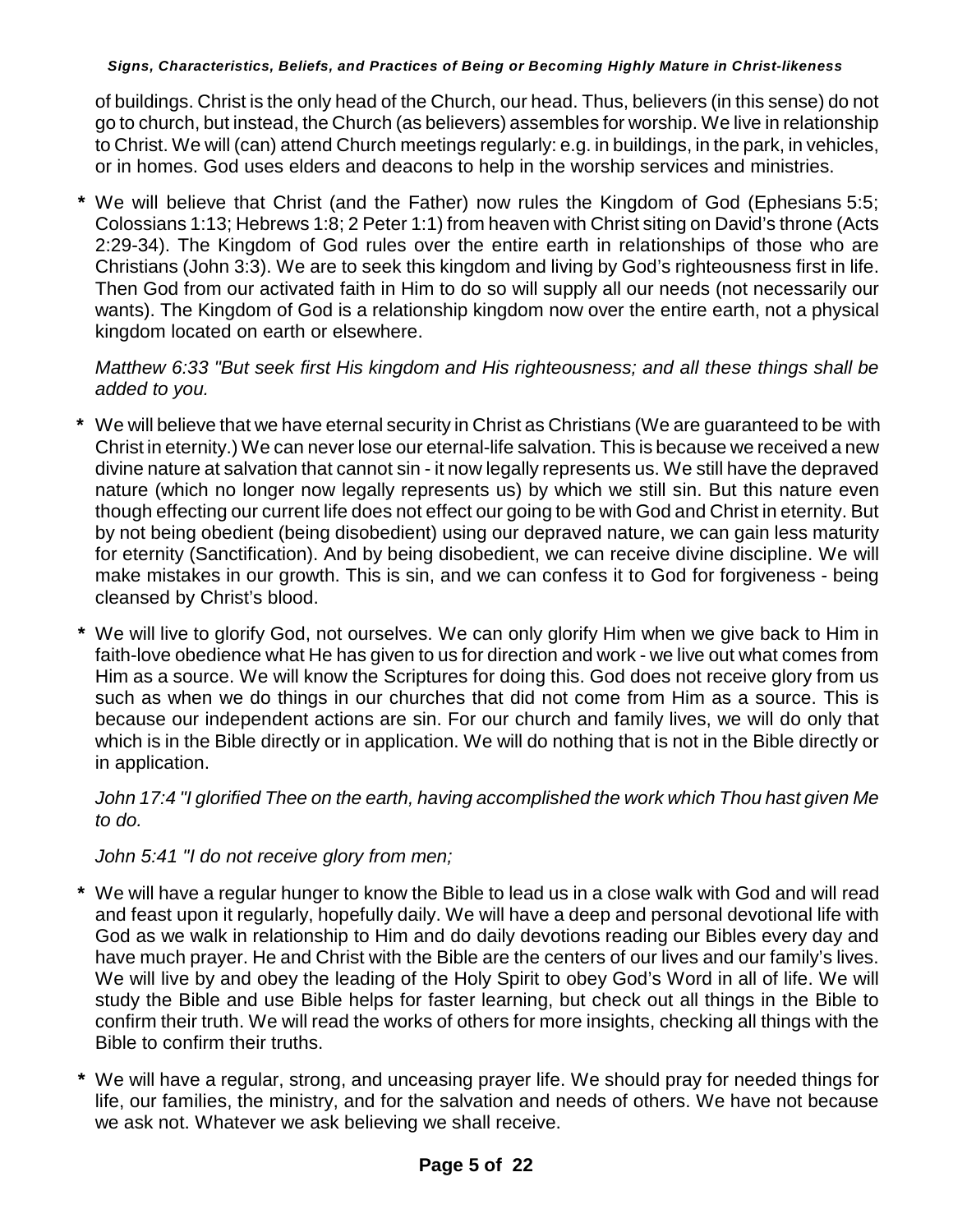*Matthew 21:22 "- And all things you ask in prayer, believing, you shall receive."*

*1 John 5:14 - And this is the confidence which we have before Him, that, if we ask anything according to His will, He hears us.*

*1 John 3:22 -and whatever we ask we receive from Him, because we keep His commandments and do the things that are pleasing in His sight.*

*1 John 1:9 - If we confess our sins, He is faithful and righteous to forgive us our sins and to cleanse us from all unrighteousness.*

*1 Thessalonians 5:17 pray without ceasing;*

 **\*** We will have been disciplined by the Lord for our spiritual growth.

*Hebrews 12:5 - and you have forgotten the exhortation which is addressed to you as sons, "My son, do not regard lightly the discipline of the Lord, Nor faint when you are reproved by Him;*

*Hebrews 12:7-8 - It is for discipline that you endure; God deals with you as with sons; for what son is there whom his father does not discipline? But if you are without discipline, of which all have become partakers, then you are illegitimate children and not sons.*

**\*** We very importantly will let and trust God to work all things together for our good. Thus, to activate our faith in Him to work all things together for good, from our love of Him, we will keep (obey) His commandments and from His purpose for us help to accomplish His will and work. (This means we know the commandments.) This requires us to die to self rule. We will take up our cross daily (die to self rule) and follow Christ under His rule. Dying to self-rule is of utmost importance if we want the best of God and for Him to work His intended best in our lives. (Working all things together ourselves, acting like a god, was the great sin of Satan and is now causing our churches to fall away.)

*Romans 8:28 And we know that God causes all things to work together for good to those who love God, to those who are called according to His purpose.*

 **\*** We will be humble and die to self rule - and live under God's rule. We realize that most of our problems and sin come when we do not die to self and be humble before the Lord, and then, we attempt to work all things together for our own good by ourselves using our own ideas, instead of only the Bible's (God's). We believe wrongly that we can. When we do, we act as head, instead of trusting God to be head, we actually, as stated, act as god over our lives and churches. We must believe that only God is capable to work all things together for our good.

*James 4:10 Humble yourselves in the presence of the Lord, and He will exalt you*.

*Philippians 3:21 who will transform the body of our humble state into conformity with the body of His glory, by the exertion of the power that He has even to subject all things to Himself.*

**\*** We will have an overall comprehension of Bible teachings, doctrines, and Christian-life principles so we will not be swayed by people leading us in wrong or inadequate directions, causing us to live the wrong way or inadequately, and to believe wrong or inadequate doctrines, such as in false religions with false (no) salvation and worship. We will choose the best methods and biblical music to bring maximum worship to God - this will allow us to worship and praise Him, singing melody from our hearts, even going to our knees in worship. We will not be persuaded to use wrong - non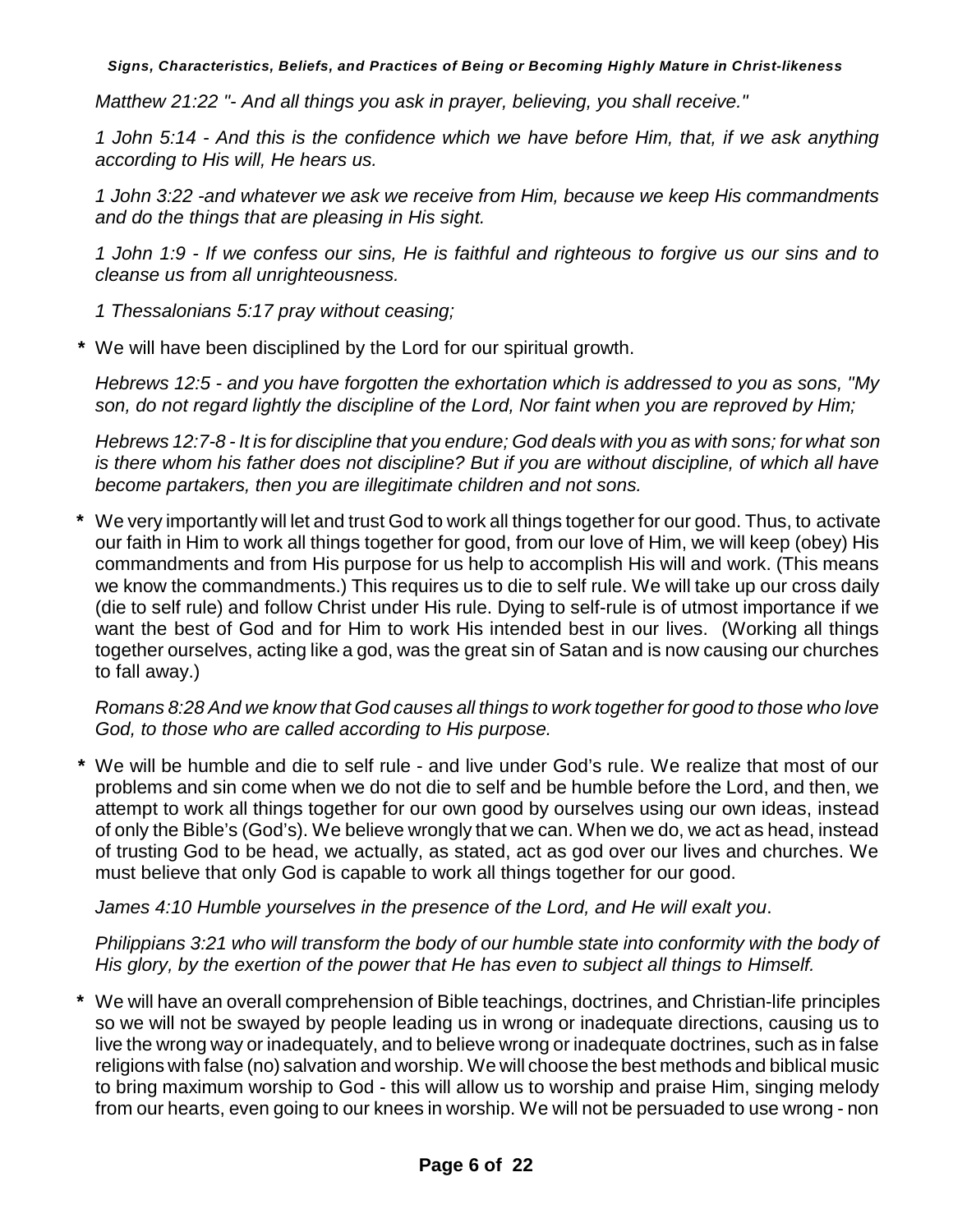biblical - music.

*Ephesians 5:18-20 .... be filled with the Spirit; Speaking to yourselves in psalms and hymns and spiritual songs, singing and making melody in your heart to the Lord; Giving thanks always for all things unto God and the Father in the name of our Lord Jesus Christ;*

- **\*** We will have our own (self generated or adopted) written doctrinal statement from and with Scriptures upon which contains our foundational biblical beliefs upon which we stand. (See my doctrinal statements (short and detailed) on my web site for my beliefs.) We can update our statements as needed.
- **\*** We will have an intimate fellowship and unity walk with God and with each other. We will be aiming at holy and righteous living as defined only by the Bible. We will seek unity and fellowship with all others, especially in our churches and families, as far as it depends upon us.
- **\*** We, in our church, will work **to have unity in all things**, including in that of music in our Sunday Schools and Church services.

*Philippians 2:2 make my joy complete by being of the same mind, maintaining the same love, united in spirit, intent on one purpose.*

*Ephesians 4:3; 13 (3)Endeavoring to keep the unity of the Spirit in the bond of peace. (13) Till we all come in the unity of the faith, and of the knowledge of the Son of God, unto a perfect man, unto the measure of the stature of the fulness of Christ:*

**\*** We will live by priority. It will be God first in personal life, then God in the family, then life support of the family - job, then personal assigned ministry, and then church. (Ministry to our personal (and church) families must have priority over all other ministries, unless there are emergencies.)

**We will have a higher priority to mature our own people over gaining numbers, even though we will do both.** The Bible teaches that our greatest priority is to mature our own people, not work for numbers.

*1 Timothy 5:8 - But if anyone does not provide for his own, and especially for those of his household, he has denied the faith, and is worse than an unbeliever.*

**\*** Husbands and wives should love and support each other and work for unity in all things.

*1 Peter 3:1,7 In the same way, you wives, be submissive to your own husbands so that even if any of them are disobedient to the word, they may be won without a word by the behavior of their wives, You husbands likewise, live with your wives in an understanding way, as with a weaker vessel, since she is a woman; and grant her honor as a fellow heir of the grace of life, so that your prayers may not be hindered.*

*Ephesians 5:22, 25, 28 (22) Wives, be subject to your own husbands, as to the Lord; (25) Husbands, love your wives, just as Christ also loved the church and gave Himself up for her; (28)So husbands ought also to love their own wives as their own bodies. He who loves his own wife loves himself;*

**\*** We as Church leadership will not train just (or only) with Bible content (knowledge). But instead, and very importantly, will use the Bible to train people to live the Christian life (experientially walking with God) in worship, godly living, God's work, to stand strong on basic doctrine, and have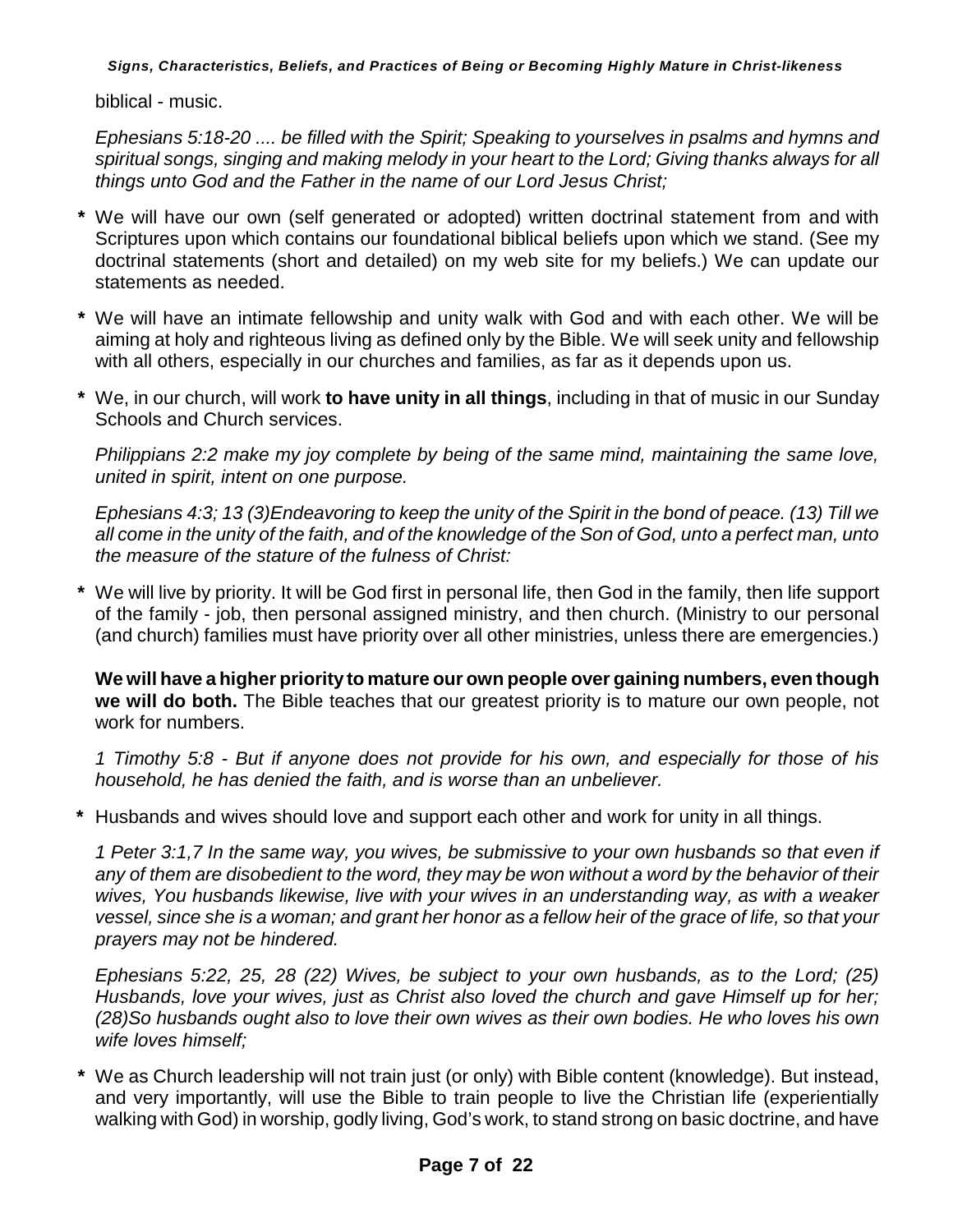personal devotions. We will be life, ministry, and worship oriented - living out the life - not just have knowledge. Leadership will train with the what to's and the how to's with biblical examples and personal testimony - how they lived out the teachings. They will place their people in several forms of on-the-job training such as in families, in ministry, and in their jobs. People only become mature when they "live out" the teachings, not just know them. In other words, we should be Discipleship Training centered to train people to have an experiential walk with God, gaining maturity on-the-job, and not just gaining mostly Bible knowledge (doctrine and content) oriented, even though we must know it.

- **\*** We should train our young people to accomplish ministry. Most, adults and young people, will never leave God once they see God working in them experientially and using them in the ministry especially to lead a person (particularly a child) to become a Christian.
- **\*** We, as stated, will train with God's Whole Counsel in its depth-breadth with excellence and commitment - 80% of our time to at least the gung ho and the very faithful. Then we will not be guilty of the people's blood. We will not dumb down our main training for the sake of new people. However, we will provide extra basic training for them and encourage them to take the more advanced training. We will especially train our children and youth with a version of God's Whole Counsel. Most of our training (high percentage of our time) will be with the gung ho and the very faithful to bring them maximum maturity in Christ. If we do not do this, our church life and ministry will plateau. We will become transformed, or maintained to be, an immature Church.
- **\*** We will be persons after God's whole heart, seeking to do all His will. We will search out God's and Christ's will from the Bible. Regardless of the past, we will be seeking to make the future the best we can have. We will walk humbly before the Lord, giving Him first place in all things.

*2 Chronicles 16:9 "For the eyes of the Lord move to and fro throughout the earth that He may strongly support those whose heart is completely His. ....."*

*Acts 13:22 ".... 'I have found David the son of Jesse, a man after My heart, who will do all My will.'*

*Philippians 3:13 Brethren, I do not regard myself as having laid hold of it yet; but one thing I do: forgetting what lies behind and reaching forward to what lies ahead*,

- We, personally, will be involved in one or more ministries somewhere in evangelism (especially the children), discipleship (gaining maximum maturity), planting new churches, building godly families, and reaching out to and helping the needy. We, as Church and family leadership, will train with God's Whole Counsel (a complete curriculum) and Purpose. We will know the topics involved in the training. We will train to do area-wide evangelism, not just do some evangelism. We will train to help people to grow to maturity, not just work for some Christian growth. We will be outcome oriented (knowing the characteristics of a maximally mature person in Christ) and know the procedures to gain the required outcome. Thus, we will train to gain an outcome, not just implement a procedure.
- **\*** We will do regular self critical analysis to determine how well we are actually maturing our people and are doing adequate effective evangelism. Are our people in ministry and are we having regular water baptisms of new converts from the community?
- **\*** We will work to do much evangelism in the community. We will emphasize evangelizing the children and the youth in "a high priority" ministry. (85% of those coming to Christ do so in the age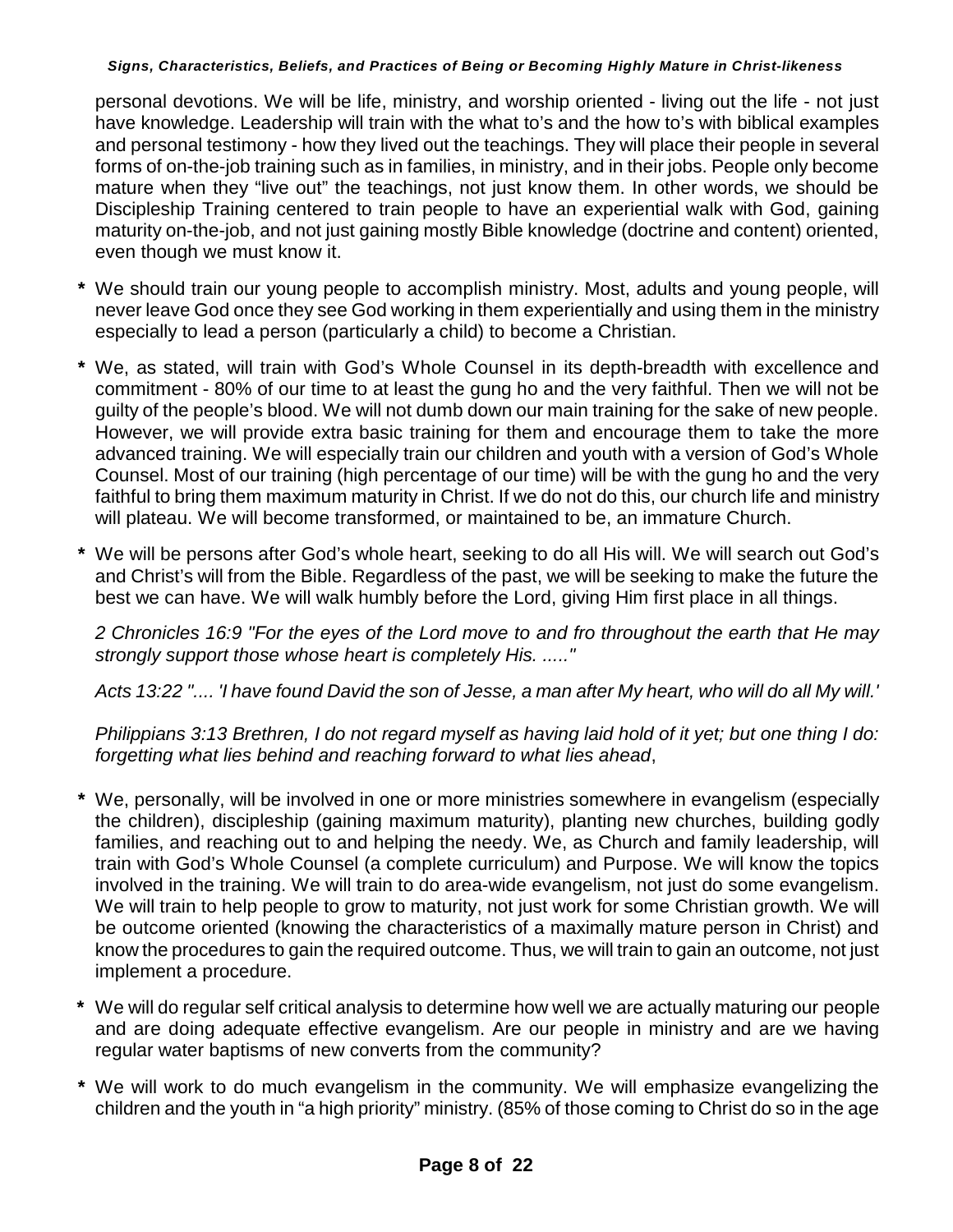range 4-14. Most of our adult ministers will come from this group such as Billy Graham, Dobson, and Henrietta Mears.) We will use a variety of methods such as having (establishing) tens of afterschool Bible clubs, many 5-day clubs, special one time outreaches, VBS, responding to divine appointments especially out in the community, and establishing crusades.

**\*** We will regularly experience having the fruit of the Holy Spirit and Christ's vine as we obey Christ through the Holy Spirit's leading. We will have this fruit as we live our lives and do ministries. God produces the fruit in us by the Holy Spirit as we obey Him (faith obedience). When we do, we are filled with the Holy Spirit. We will have much fruit (results) in the ministry.

*Galatians 5:22-23 But the fruit of the Spirit is love, joy, peace, patience, kindness, goodness, faithfulness, gentleness, self-control; against such things there is no law.*

*John 15:5 "I am the vine, you are the branches; he who abides in Me, and I in him, he bears much fruit; for apart from Me you can do nothing.*

 **\*** We will walk by strong faith believing God is maintaining our salvation (being true). We will trust God to fulfill His promises to help guide our lives and ministries and bring the results. We will learn and memorize the promises and carry out their instructions to activate our faith. God will do things according to His promises. We must trust Him to do so and activate our faith by obeying the instructions with the promises. Walking by faith must be a key ingredient in our lives.

*Romans 1:17 For in it the righteousness of God is revealed from faith to faith; as it is written, "But the righteous man shall live by faith." Romans 14:23 .....whatever is not from faith is sin.*

*Hebrews 11:6 And without faith it is impossible to please Him, for he who comes to God must believe that He is, and that He is a reader of those who seek Him.*

*2 Peter 1:4 For by these He has granted to us His precious and magnificent promises, in order that by them you might become partakers of the divine nature, having escaped the corruption that is in the world by lust.*

- **This is key.** We will recognize by faith when God is leading us (revelation) for changes, corrections, and additions to our lives (including for spiritual growth) and for ministry that needs to be done. When we are in the community, we need to walk by faith for whom to witness the Gospel. We will step out in faith in life and in ministry not knowing what will happen in advance, trusting God to reveal things to us and to open doors for life and ministry. We will trust God to take care of us in all things. Many Bible people lived by faith to obey God not knowing how things would turn out in advance (Hebrews 11). I call this taking faith-action steps. We will also by faith obey God's commands not knowing everything in advance, especially to help other people.
- **\*** We will walk by sacrificial love, serving others sacrificially, according to the Bible's ways. We will obey and love God with our total beings demonstrated by keeping His commandments. Thus, we will know what they are. We will not let the details of life overtake us.

*John 14:21 "He who has My commandments and keeps them, he it is who loves Me; and he who loves Me shall be loved by My Father, and I will love him, and will disclose Myself to him."*

*John 15:10 "If you keep My commandments, you will abide in My love; just as I have kept My Father's commandments, and abide in His love.*

*John 15:12-13 "This is My commandment, that you love one another, just as I have loved you.*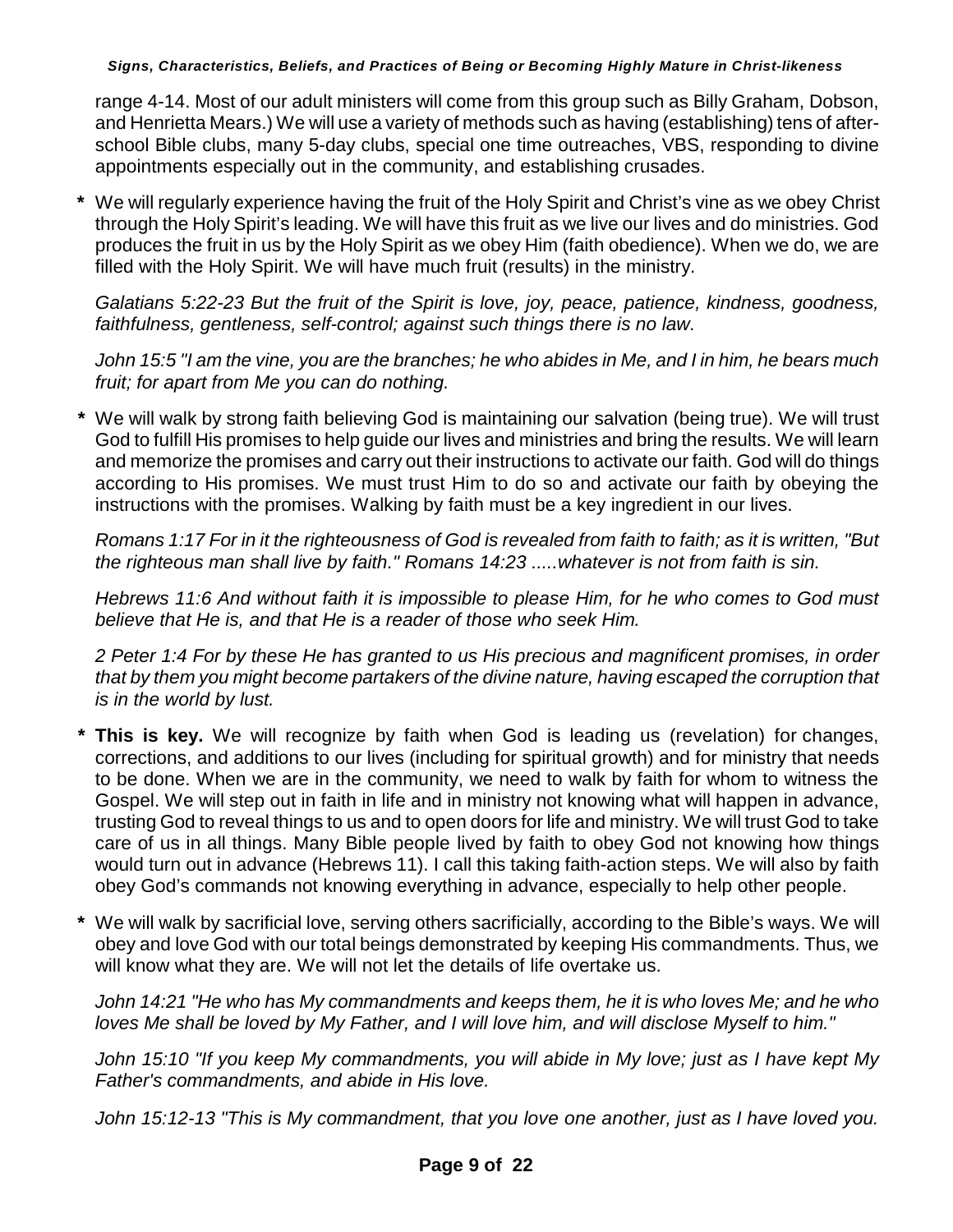*"Greater love has no one than this, that one lay down his life for his friends.*

 **\*** We will have and live out the principles of love in 1 Corinthians 13:1-8.

*I Corinthians13:4-8 Love is patient, love is kind, and is not jealous; love does not brag and is not arrogant, does not act unbecomingly; it does not seek its own, is not provoked, does not take into account a wrong suffered does not rejoice in unrighteousness, but rejoices with the truth; bears all things, believes all things, hopes all things, endures all things. Love never fails; but if there are gifts of prophecy, they will be done away; if there are tongues, they will cease; if there is knowledge, it will be done away.*

- **\*** We will be involved with other Christians for fellowship, worship services, training, ministry, mutual support, and accountability. This can be in the ministry and especially in small groups.
- **\*** We will remain faithful to God and to Christ throughout our lifetimes, worshiping them, living godly, and helping to accomplish their work. We will endure to the end. We will stand strong in prison without falling away under the persecution and martyrdom.
- **\*** We will not have (will try to avoid having) mental (fantasies)or physical immorality (and adultery) or be pursuing it.
- **\*** We will have and live by the spiritual requirements required for elders and deacons. We will live by the beatitudes. We will know what they are.
- **\*** We will stay in unity fellowship with all others as far as it depends upon us. We will work to restore any lost fellowships, marriages, without writing people off. We will work to restore others to fellowship and help rehabilitate others from sinful conditions. We will attempt to never continue, as far as it depends upon us, in disagreement with others (in disunity) including that of music structure - we want to be in fellowship with unity. (However, if they choose to continue to sin, we have another type problem.)
- **\*** We will be supportive to our church elders and leaders in the areas of their leadership. But our true and ultimate head for all of life is God, Christ, and the Bible with its doctrine - not the elders, any Church leader, or any Church. Only the Bible is our written and ultimate authority and what it teaches. Others can represent it, but they cannot act in place of it or have anything that supercedes it or adds to it.
- **\*** We will not be addicted to drink alcohol. Limited drinking is not sin, but it does not generally provide a good example to others that might become addicted - particularly the youth. We can allow others and ourselves to drink a little wine for our stomach's sake as the Bible teaches. But we should not be addicted to it or become drunk or high. Some red wines especially including pomegranate wine, used in limited amounts, are actually very good for the health. (Our Lord changed water to wine.)
- **\*** We will never support same sex marriages, bigamy, and abortion. We will not support children's rights allowing them to operate apart from (independent of) their parents. Doing so is great sin.
- **\*** We will not be double minded. We will work to serve only God and accomplish His will, but not (or also) the desires of the flesh, however strong. This is a growth situation.
- **\*** We will work out what God and Christ are working in us.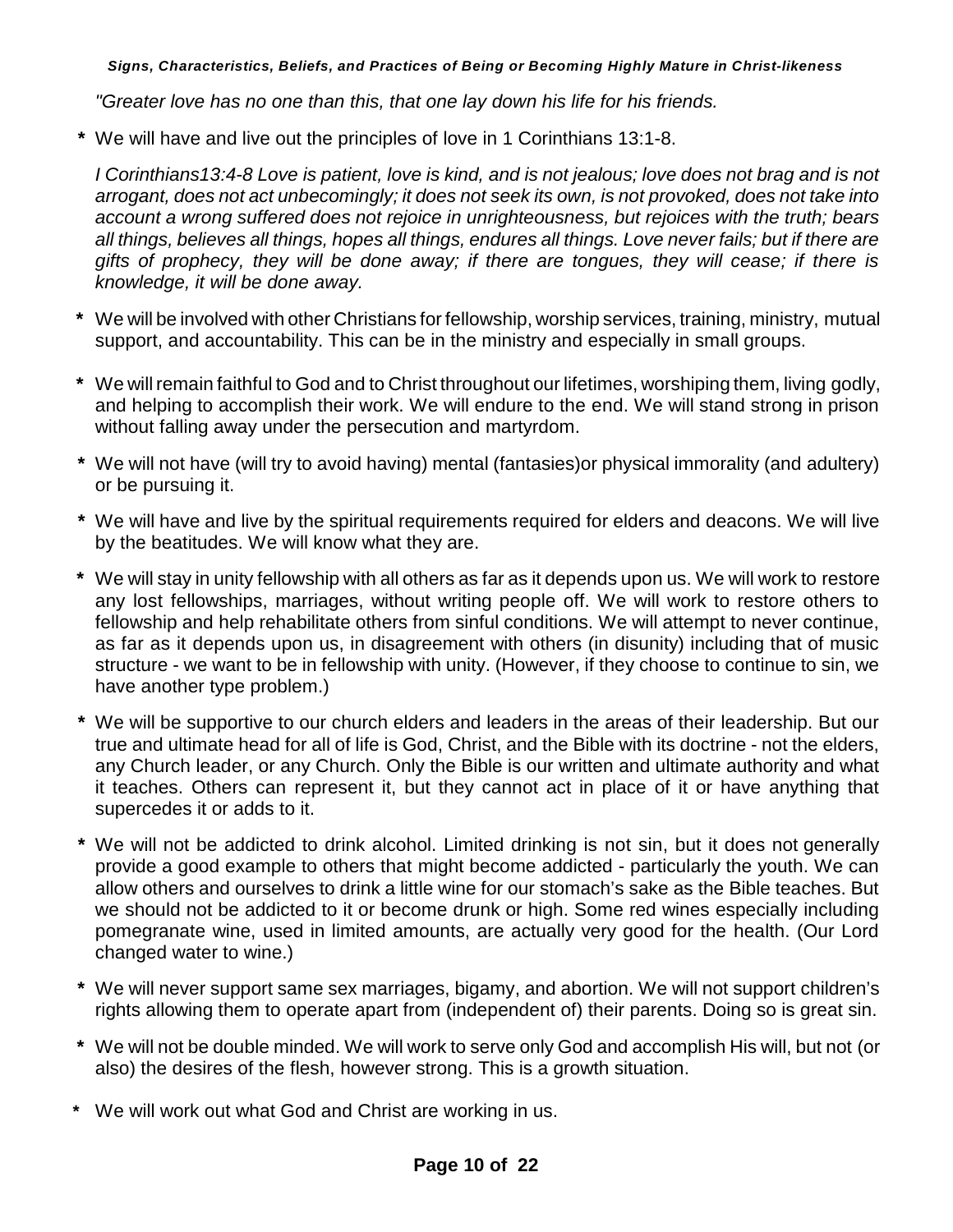*Galatians 2:20 "I have been crucified with Christ; and it is no longer I who live, but Christ lives in me; and the life which I now live in the flesh I live by faith in the Son of God, who loved me, and delivered Himself up for me.*

*Philippians 2:12-13 So then, my beloved, just as you have always obeyed, not as in my presence only, but now much more in my absence, work out your salvation with fear and trembling; for it is God who is at work in you, both to will and to work for His good pleasure.*

**\*** Dwell on the best things of God.

*Philippians 4:8 Finally, brethren, whatever is true, whatever is honorable, whatever is right, whatever is pure, whatever is lovely, whatever is of good repute, if there is any excellence and if anything worthy of praise, let your mind dwell on these things.*

- **\*** Some key thoughts (taken from Watchman Nee): (1) We will be more concerned about what we are becoming than what we are doing; (2) We must give up working for Christ, but instead to work out what Christ is working in us; (3) We must be humble before the Lord (no pride) in order to be used greatly by the Lord; (4) Understanding truth does not come from preaching, but from an enlightenment from God; (5) We must not only determine not to sin, but very importantly to live by God's righteousness; (6) We will do what God wants, not what we want, when we appreciate God's infinite and absolute Greatness; (7) We must think in terms of eternity and in the Greatness of God; (8) Attainment in Christianity is union with God with a complete loss of self; (9) One should do what is in the Bible, not what the Bible does not talk about; (10) Having a testimony before the Lord defeats Satan, not just teaching and having knowledge; (11) To follow the Spirit is to walk contrary to the flesh. Not following the Spirit is walking by the flesh; and (12) Those who follow the Lord must be brought to the place of having no confidence in the flesh.
- **\*** We will choose music in our fellowship groups and in our church services with in-depth training that is honoring to God, bringing Him maximum worship, and not taken from the world. We will choose music, especially the hymns and like music, that causes us to sing "melody" from our hearts, spirits, and souls unto the Lord (as the Bible requires), **taking us to our knees.**<sup>6</sup> This music ministers to the spiritual side of man. **Choosing music that allows us to sing melody from our hearts to the Lord is God's requirement.** God's requirements for worship and music from the Scriptures are as follows (we should use what comes from Him, not from ourselves to have God's best and bring Him maximum glory - doing the latter we sin):

*Philippians 2:9-10 - Therefore also God highly exalted Him, and bestowed on Him the name which is above every name, that at the name of Jesus every knee should bow, of those who are in heaven, and on earth, and under the earth,*

6. **AWESOME AND GREAT SPIRITUAL SINGING:** I attended a CEF international conference where there were 1100 people from 87 different nations attending. **"ALL"** the people were in the ministry, **"ALL"** the people were Christians and "highly committed" to Christ, and **"ALL"** the people had led tens of kids to Christ. When they sang the great hymn: *To God be the Glory*, it was absolutely awesome. They were singing from their hearts, souls, and spirits unto the God they love and serve. The tears ran down my face. Such great worship is not possible under rock music. They had this great and wonderful worship because God had used them greatly in the ministry. They saw His greatness at work when He brought salvation to people, especially to the children.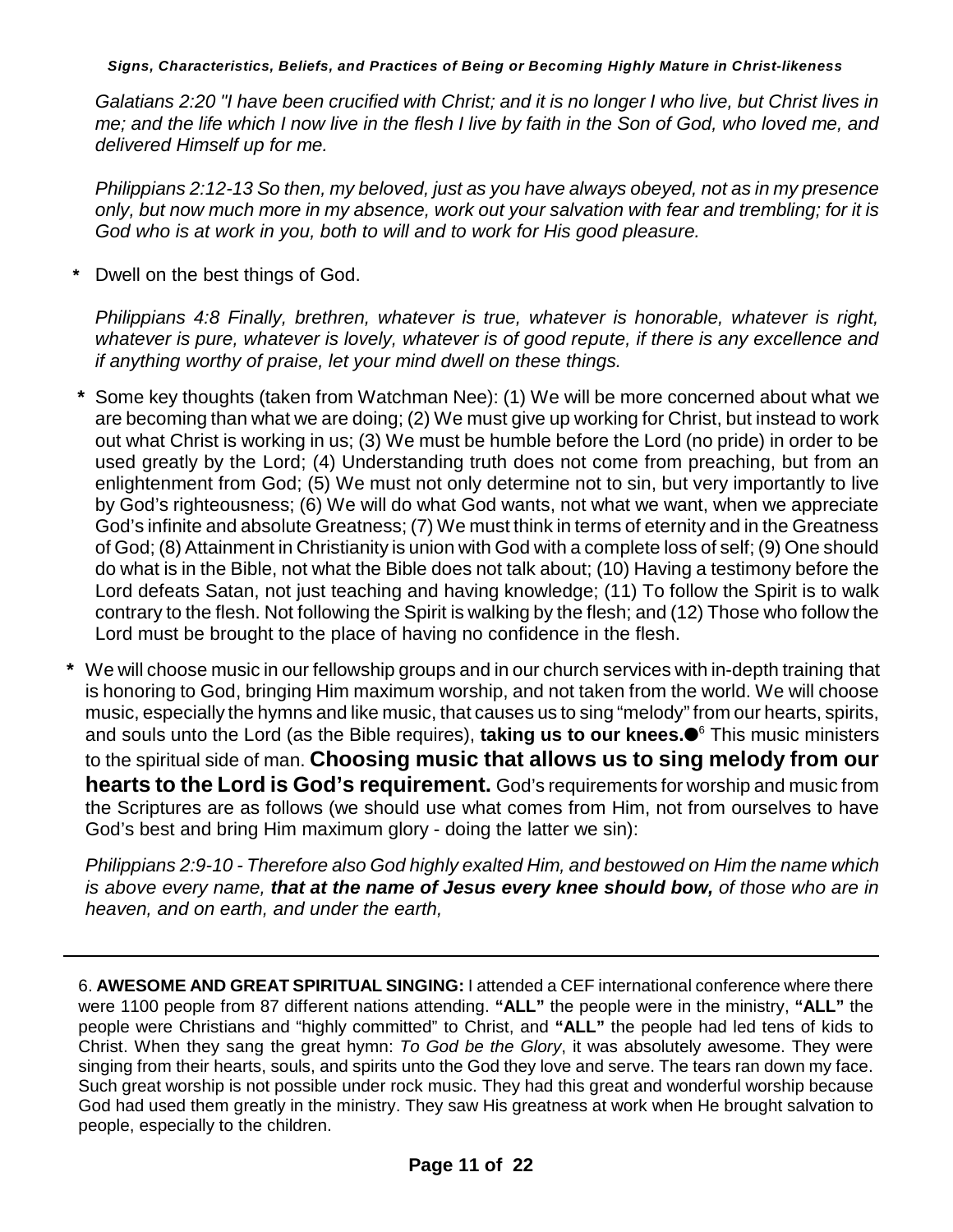*John 4:24 "God is spirit, and those who worship Him "must" worship in spirit and truth."* (Emphasis is mine.) (The meaning of **"must"** in the Greek is: **"it is necessary.")** *(Truth is only what is in the Bible.)*

*Ephesians 5:18-19 - .... but be filled with the Spirit, speaking to one another in psalms and hymns and spiritual songs, singing and making melody with your heart to the Lord;* **7**

*Psalm 98:5 Sing praises to the Lord with the lyre; With the lyre and the sound of melody. Isaiah 51:3 Indeed, the Lord will comfort Zion; .... And her wilderness He will make like Eden, And her desert like the garden of the Lord; Joy and gladness will be found in her, Thanksgiving and sound of a melody.*

*Colossians 3:16 - Let the word of Christ richly dwell within you, with all wisdom teaching and admonishing one another with psalms and hymns and spiritual songs, singing with thankfulness in your hearts to God.*

*Matthew 26:30* - (At the Lord's supper in the Gospel period*) And after singing a hymn, they went out to the Mount of Olives.*

**The above Scriptures indicate the type music that God wants for us to use.** Thus, in worship, when filled with the Holy Spirit, we will be on our knees singing melody to the God we love and serve (and will not be jumping around to rock satanic music, satisfying self for the experience and entertainment.) We will sing the great hymns (and like music - even Gospel and black people's spiritual music - and in application even fun and exciting music with drums under control with rhythm, but with melody) of the faith from the heart that describe God's Greatness and Glory. We can choose music in variety that has dominate melody. (E.g. We will sing: *How Great Thou Art, To God Be the Glory,* and *The Lord's Prayer.*) These hymns express our great worship to the Lord, we love and serve, and tell of His Greatness. In our worship services, we want to bring great and maximum worship to God from our hearts in spirit and in truth. This will be especially true in our experience if God has used us in ministry to lead children to Christ where we could see God at work.

 **\*** It is interesting to note that trained professional musicians tell us that good music must have the melody dominate, then the harmony, and the rhythm last and under control. $\bullet^8$  The above Scriptures teach that when we are filled with the Holy Spirit, we sing melody unto the Lord from our hearts. Having and using drums etc is not wrong in our church services as long as they are played properly (allowing melody to be dominate), but not in loud dominate rock beat. Rhythm brings fun, life, and dynamics to the music - such as a full orchestra does. With this music we can sing from our hearts to the Lord. (In dominance and or in balance, the melody reaches our spirit and heart, the harmony our souls and mind, and the rhythm our bodies and sensuality. Sacred music is for the Lord, not for our entertainment as is rock music.) $\bullet^{\mathsf{g}}$ 

- 8. **REFERENCE:** *Music in the Balance* by Dr. Warlock and Dr. Woetze;
- 9. **BUILDING INTELLIGENCE:** Playing and listening regularly to classical music that has the melody (continued...)

<sup>7.</sup> **HYMNS:** We realize that the hymns of the Bible and those of today have some differences. But they both require us to sing melody to the Lord from our hearts - never rock and role.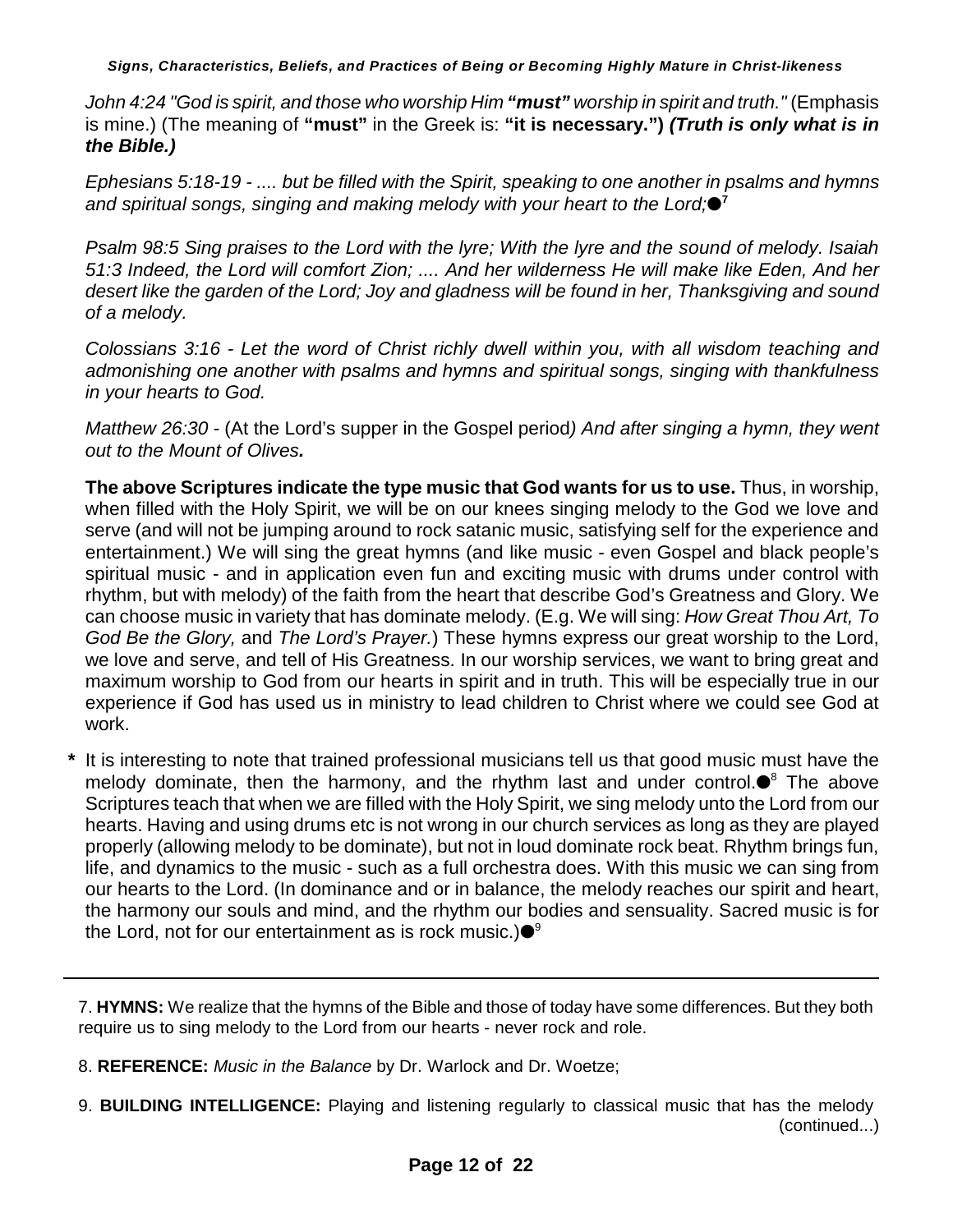**\*** It is interesting to note that there are no drums or guitars in the Bible. Instruments used include the lyre, tambourine, lute, stringed instruments such as the harp, cymbals, and trumpets. The cymbals and trumpet are often played loud, but there is no evidence of a repeated or syncopated beat. The trumpet sounded to give warning or direction to Israel. There was occasional live music in the Old Testament that caused David to dance before the Lord, but no rock music.

*2 Samuel 6:16 .....Michal the daughter of Saul looked out of the window and saw King David leaping and dancing before the Lord; and she despised him in her heart.*

- **\* Those mature in the Lord, in my view, will sing melody unto the Lord in worship of Him as the Bible requires, and not use rock music** $\bullet$ **<sup>10</sup> - which is not in the Bible. (See Appendix One re rock music.) They can use hymns and like music that has the melody dominate. Drums are okay if they are controlled. 11**
- **\*** We will understand the spiritual warfare and Satan's tactics so we will avoid using or being taken over by them. We will understand that we are placed into trials, testings, and temptations for our spiritual growth as we apply Scripture to life and trust God to get us through them. We will realize that when teaching but little of God's Word (not His Whole Counsel), not gaining high maturity, and doing but little evangelism (especially with the children and youth), we are implementing satanic strategy. Having same sex marriages and abortion is satanic strategy. Having these, the elect might not be born. Using loud repetitive drum beat rock music, not being found in the Bible, is satanic strategy and not of God because it helps to produce the immature Church and give Satan some worship and does not have the melody dominate. And because it produces the immature church, it gives Satan more power to operate and have the churches do less in ministry.

# **KEY OVERVIEW THOUGHTS IN SUMMARY**

We (especially leaders), as introduced, will be doing regular critical analysis to determine how well we are actually obeying God - maturing our people and ourselves with a detailed curriculum, avoiding major sin, using His choice of music, and are actually doing local area-wide evangelism, especially of the children. We will be observing the trends and signs around us and the world for world changes that signal the endtimes are soon coming, and make needed changes and urgently work to mature our people in the limited time remaining. **Signs now signal loudly the endtimes can come at any**

<sup>9(...</sup>continued)

dominant has been known to boost intelligence. This happened to Einstein. (Ballum, Michael: Audio Tapes: *Music and the Mind* and page 92 of *Music in Crisis* by Dr. Wheaton.) Thus, then should not churches use melody dominate music such as the hymns? This will help Church people learn more from the sermons. Would not God use this kind of music? This is what I think. (When I study and type reports, I listen to classical type music.)

<sup>10</sup>**. OUR CURRENT SITUATION:** However, as will be discussed, our youth have been transformed to use rock music. To draw the youth, we may not have a choice, but to use rock music. Our church people should be told of this possible circumstance if the church is to use rock music.

<sup>11.</sup> **ROCK MUSIC DISCUSSION:** Read Appendix One for the story on rock music in our churches and why it is wrong and sinful to use it. However, there is a circumstance today where we may have no choice, but to use it.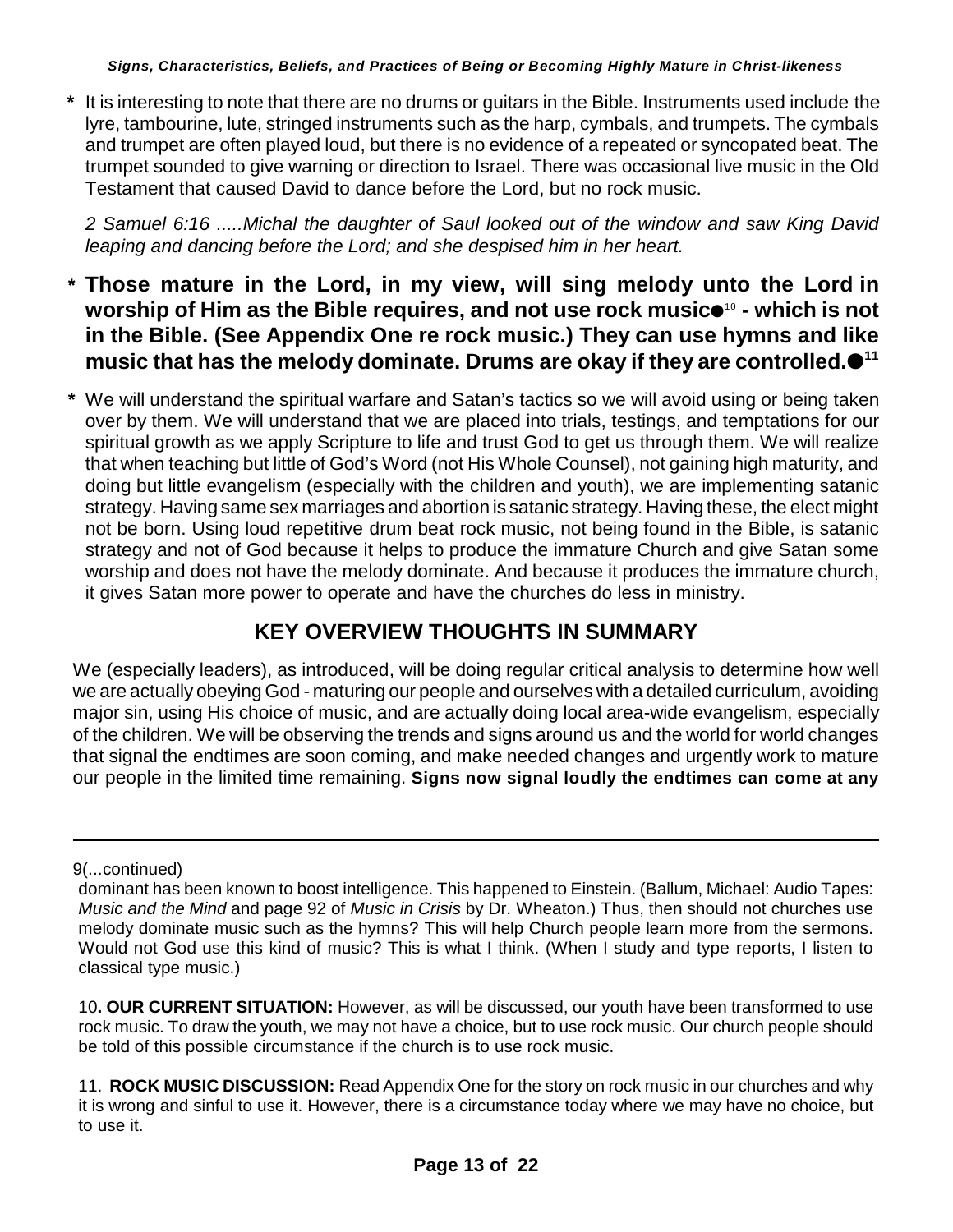time.●<sup>12</sup> We should teach endtimes prophecy including what people will experience when they come. We will be urgently warning and preparing our people (including putting in some supplies - e.g. 3 or more months) for the soon-coming bad endtimes (Calamity and Tribulation) so they will not be caught blind sided. We will ensure our children and youth are well trained, particularly to walk by very strong faith. The Church will go through the endtimes Tribulation because her falling away is the cause of its coming. (See my website report: *The Pattern View of Prophecy*.)

**WHAT WE CAN FORFEIT IF WE DO NOT BECOME MAXIMALLY MATURE AS WE COULD (AND SHOULD) AND DO NOT ACCOMPLISH GOD'S ASSIGNED WORK AS WE SHOULD AS HE COMMANDS** - Knowing and relating to the infinite perfect God is all there is including as He leads with the Holy Spirit for us to do His will and work to become what He has planned for us. But, it requires a certain amount of God led and developed spiritual ability for us to respond to Him greatly. By not becoming greatly mature and not following the leading of the Holy Spirit as we should, we will not know as much about the perfect God and be used of Him in great work than we otherwise could, both now but especially in eternity. This is a great forfeit. It is a much greater major forfeit in eternity. God, as I understand the Scriptures, will direct every thought and action we will ever have in eternity, very likely commensurate with our maturity - our trained ability to respond. From what we know now, our maturity level is most likely fixed at death. We are here now to develop this maturity. Because God is infinite, we should not want to limit God in what He has planned for us for our knowing and relating to Him. **Thus, we should pursue maturity as He commands to have the most maximum we can have from Him.**

**We must remember that God reveals His Word to us as we walk by faith. When we do, we live without sin. We must know and memorize the promises and obey the instructions with the promises. When we live by love, keeping God's commandments, we live holy and righteously and get to know God. These two aspects must be center to our daily lives in order for us to have a successful walk with God and gaining in maturity. We must memorize and know the commandments. It may be helpful to re-read and review that which was presented earlier. 13 We are talking about eternity (forever) here.** Not being mature, we will do less of God's directed work, and thus, will glorify God less. We, even without our realization or desire, will attempt to go our own way, even in the church, to gain numbers using our (the world's) ways. We will not work God's way that will glorify Him. Thus, we will send less spiritual riches on ahead. We will not receive as many heavenly rewards that God wants to give. The biggest forfeiture is that we will not know as much about and relate to our perfect and infinite God and our fellowship with God both now and in

<sup>12</sup>**. SOME OF THE SIGNS:** (1) the acts of God in areas of severe weather, flooding rains, fire storms, mud slides, hurricanes, tornados, earthquakes, and tidal waves; (2) the coming of the endtimes International government; (3) great increase in immorality, *particularly sodomy - same sex marriages*; (4) people cannot discern the difference between the holy (such as hymns) and the profane (such as loud rock beat music); (5) churches teaching mostly pablum to reach the youth, instead of teaching in breadth with depth. They no longer know sound doctrine; (6) unholy reforms in our public schools including teaching sodomy; (7) great debt in the US and in the world; (See my book: *Watchman Warning,* pages 30-34, for more details and the many Scripture references.) There are many more.

<sup>13.</sup> **GREAT HELP:** Obtain my document: *Living By God's Righteousness* from my web site. It contains many Psalms by which to praise God, promises to memorize, commandments to know, the attributes of God, principles of love, and requirements for church leadership.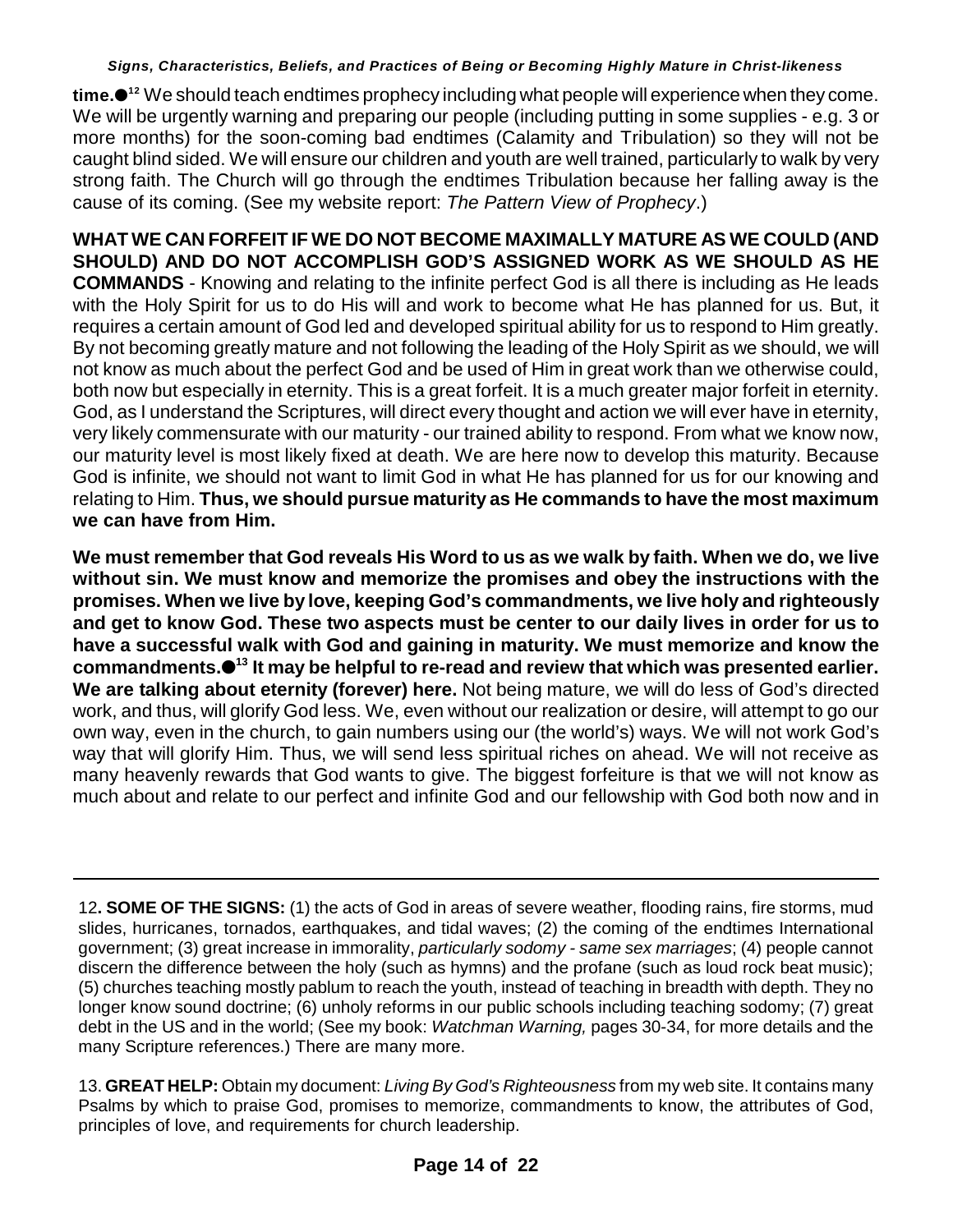eternity, as we otherwise could. $\bullet$ <sup>14</sup> We have fellowship and unity when we hold things in common first with God and then with each other. Having unity fellowship is most important. Otherwise we can be going our own way - this can be sin.

*Matthew 6:20-21 - "But lay up for yourselves treasures in heaven, where neither moth nor rust destroys, and where thieves do not break in or steal; for where your treasure is, there will your heart be also.*

*1 John 1:6-7 If we say that we have fellowship with Him and yet walk in the darkness, we lie and do not practice the truth; but if we walk in the light as He Himself is in the light, we have fellowship with one another, and the blood of Jesus His Son cleanses us from all sin.*

*2 Timothy 1:14 - Guard, through the Holy Spirit who dwells in us, the treasure which has been entrusted to you.*

*1 Corinthians 3:10-15 - According to the grace of God which was given to me, as a wise master builder I laid a foundation, and another is building upon it. But let each man be careful how he builds upon it. For no man can lay a foundation other than the one which is laid, which is Jesus Christ. Now if any man builds upon the foundation with gold, silver, precious stones, wood, hay, straw, each man's work will become evident; for the day will show it, because it is to be revealed with fire; and the fire itself will test the quality of each man's work. If any man's work which he has built upon it remains, he shall receive a reward. If any man's work is burned up, he shall suffer loss; but he himself shall be saved, yet so as through fire. Guard, through the Holy Spirit who dwells in us, the treasure which has been entrusted to you.*

*1 Timothy 6:17-19 - Instruct those who are rich in this present world not to be conceited or to fix their hope on the uncertainty of riches, but on God, who richly supplies us with all things to enjoy. Instruct them to do good, to be rich in good works, to be generous and ready to share, storing up for themselves the treasure of a good foundation for the future, so that they may take hold of that which is life indeed.*

*Revelation 22:12- "Behold, I am coming quickly, and My reward is with Me, to render to every man according to what he has done.*

We can expect to gain more maturity when we worship under the hymns than we can under the

14. **GREAT ETERNAL HARM**: Be greatly aware that if we work mostly at the horizontal with rock music, teaching only small portions of God's Word, working for numbers and world peace and not in the vertical greatly maturing our people, singing the hymns with melody, we bring them great eternal (for ever and ever) harm. (We build the immature church with a loss of biblical intellect and with but a low plateau of biblical knowledge.) They will know and relate to God in eternity to a much lessor extent than they otherwise could. God is infinite and has the only value that exists. So knowing and relating to God in His greater depthbreadth living by His most holy and righteous ways is all there is. Thousands of our churches are now using these wrong horizontal methods that results in bringing a major world-wide falling away of our churches to become the immature church. They are mainly current world oriented and not sufficiently eternity oriented. Many of our youth now no longer attend church after leaving for college. Their leaders, in my view, can expect great judgment. Their people are not being matured as God desires.

*Roman 8:18 For I consider that the sufferings of this present time are not worthy to be compared with the glory that is to be revealed to us.*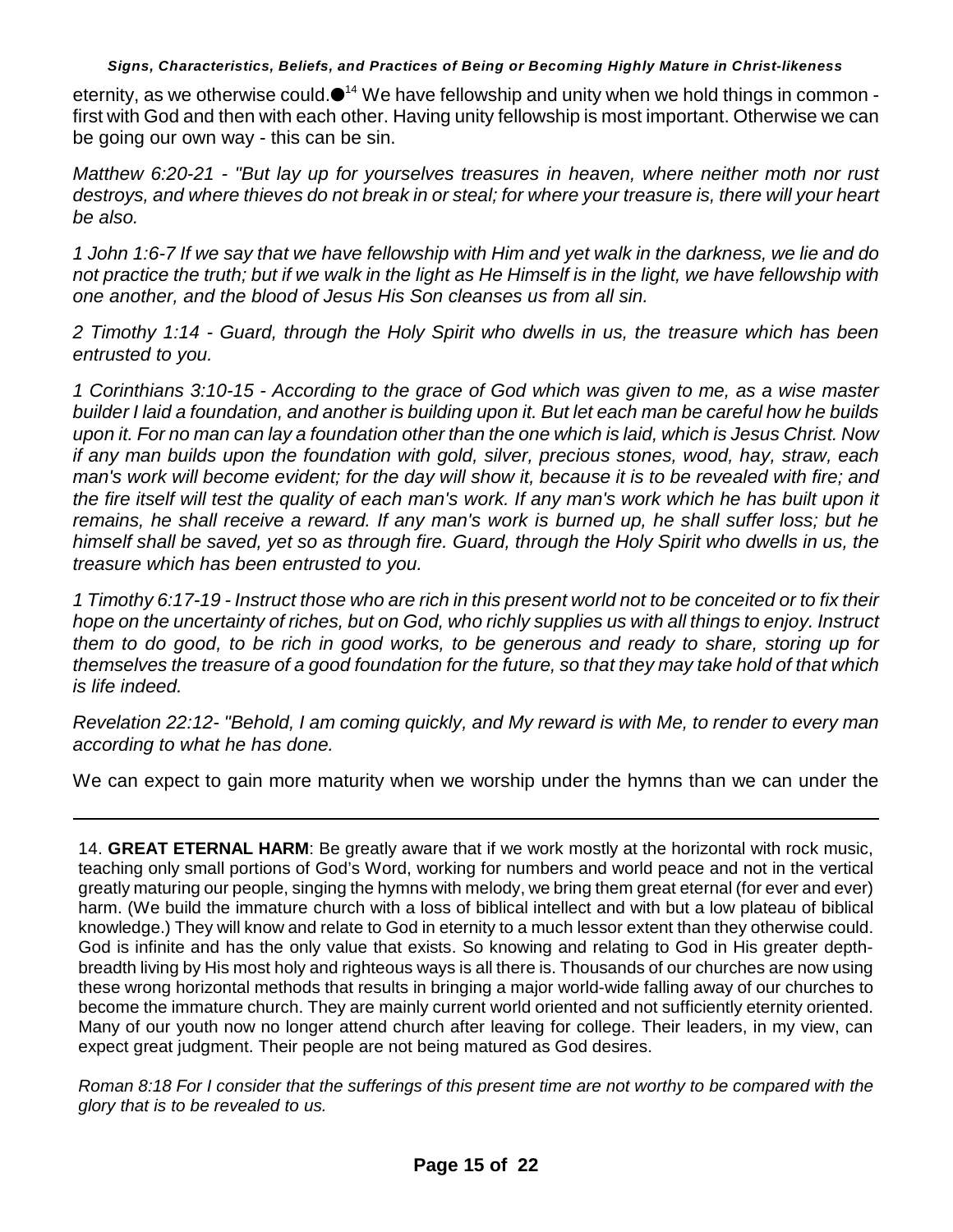Devil's loud rock brat music. However, with more and more churches going to rock music and pablum teaching, we can expect the trends of less of God's major work actually being accomplished. We are bringing more youth in numbers into our churches, but how many are actually being saved and growing to high-level maturity. I do know they know insufficient doctrine because they cannot answer my questions. So in time, we are producing the immature church with a loss of biblical intellect and with a low plateau of Bible knowledge. Fewer are gaining great maturity and are involved in God's work. These are precursors and warnings we are heading into Revelation's endtimes. Signs all around us now signal loudly the endtimes can come very soon. Few are now prepared for eternity. Apart from the signs, the endtimes will come suddenly without warning like a sudden earthquake when sufficient churches have fallen sufficiently away.

**IMAGINE: Imagine what it will be like to live holy and righteously, knowing and relating to our perfect God and fellowshipping with Him toward His maximum and each other forever and ever.** Since He is perfect and inexhaustible in perfect Domain and Glory, we need a spiritual ability (that He desires for us) to know and relate to Him in His depth-breadth. Is not this something we should want to have and live out? Is this not of infinite value? Should we then not train with God's Whole Counsel under His direction to reach the highest maturity level in Christ-likeness we can have? We will need to find teachers who know the doctrines and have lived them out, particularly in families. (I can help here having raised a family, and having taught many of the principles in my church for many years. But I am still learning and growing.) Again, imagine what it will be like to live under His Greatness in the greatest way? How mature will you and your family be in Christ when you and they die? How mature will I be? We need to help and be there for each other as team players. We can and need to help each other because we have different gifts, experiences, and Bible knowledge - insights. We can and need to learn from each other. This is why I read many books by others.

**In summary, please realize that apart from us having mature high-skill spiritual ability in Christ-likeness in relationship living so we can know and relate to God toward His fullest throughout eternity, living holy and righteously in close fellowship with Him and each other, there is nothing. Thus, we should attempt to pull some out of the rock music services to attend hymn services to sing melody from their hearts unto the Lord. Our churches must be eternity oriented and living to bring maximum glory to God as we obey Him in what has come from Him as a source. As stated, Christ is our only role model. The main reason we are here is to gain this spiritual maturity in Christ-likeness. We must pay attention and cooperate with God to gain this ability. What we have at death, we will most likely have for all eternity.**

# **IMPORTANT (NEEDED) READING**

**Read the following detailed documents containing the "detailed overview" with Scriptural development located on my website to gain the depth-breadth of the "entire overall picture" of what God has planned for us in biblical history and for eternity:** (1) *God's Plan Over History for Man to Become Mature in Christ Needed to Eternally Know and to Relate to Our Perfect God in His Greatness;* (2) *The Pattern View of Prophecy* (Post-Tribulation Rapture View) with a description of the endtimes sequence and the many endtimes doctrines with their derivation; (3) *Keys to Becoming Mature in Christ*; and (4) Chapter 5 of my book: *Watchman Warning that presents the derivation and description of the endtimes sequence.*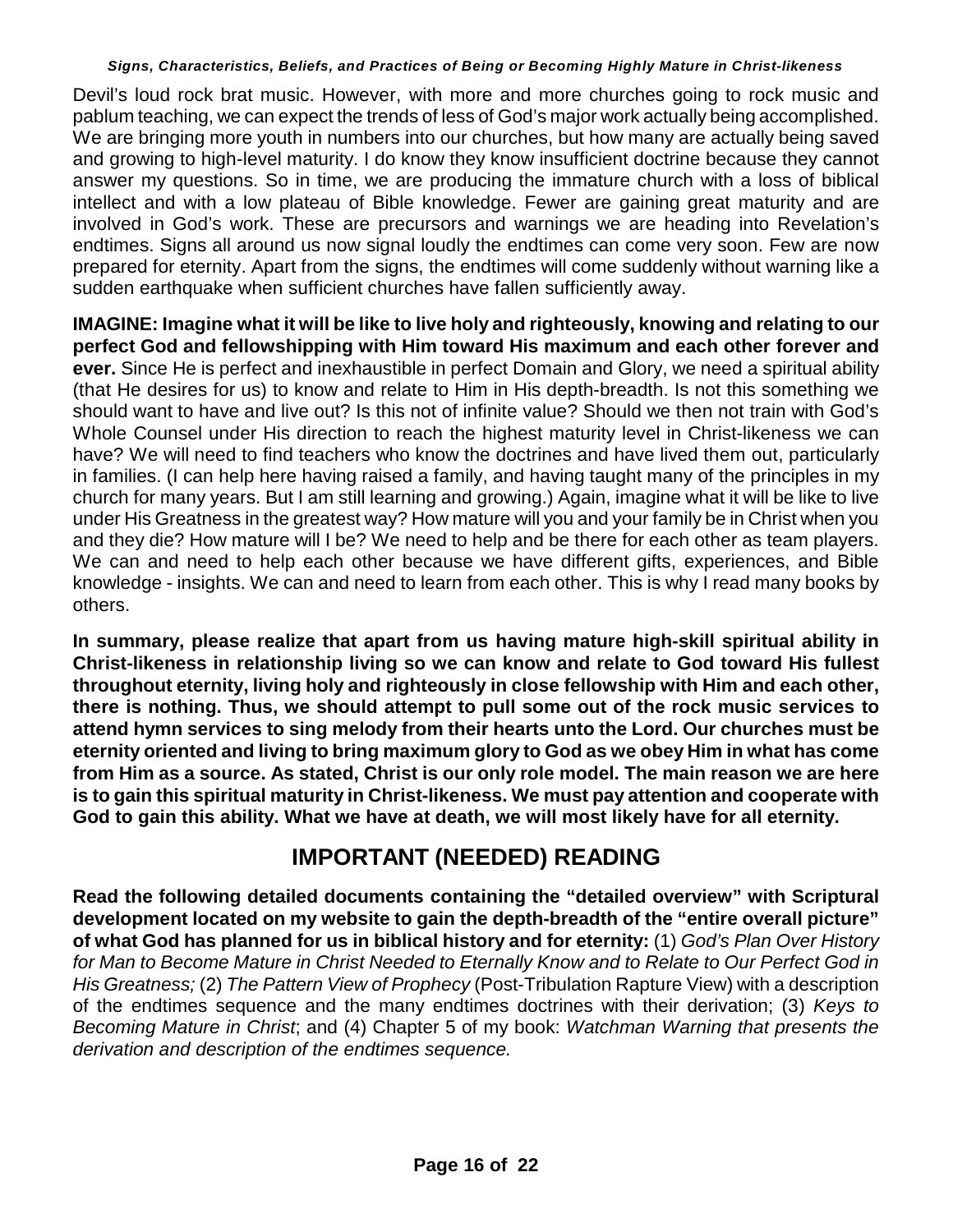## **APPENDIX ONE ROCK MUSIC, IN OUR VIEW, HAS BROUGHT CONTROVERSY INTO THE CHURCH AND HAS TRANSFORMED OUR CHURCHES IN A SINFUL DIRECTION IN THESE LAST DAYS 15**

**\* Today there is controversy in our churches about the use (or never use) of loud dominate drum repetitive beat rock music. It is now a major departure from using the hymns and God's command to use (sing) melody from our hearts. Thus, we present a large discussion of it use. Rock music is being presented and discussed in length in this report as a practice our churches are using, but should not implement unless there is no other way to reach the youth in today's environment. The latter will be shown to be the case. But is this allowable by God?**

**Using rock music with pablum teaching and with little evangelism of the children in the community has caused a major falling away of our churches from God's best. It is transforming our churches to become the immature church with a loss of biblical intellect and with a low plateau of Bible knowledge. It is preventing our people from becoming maximumly mature in Christ.** 

**Research sources (many reports and books) show the dangers of using rock music because of its harmful effects on our people and that rock music has been used in voodooism (to call up evil spirits and demons) and in many cults (groups and individuals)** and does not have melody.<sup><sup>16</sup> This is Satan's way. Using rock music brings honor and</sup> **some worship to Satan and has detrimental effects on our people. So why would God use it?(It is the music structure with its great loudness that makes rock music satanic.)**

*Ephesians 6:10-17 Finally, be strong in the Lord, and in the strength of His might. Put on the full armor of God, that you may be able to stand firm against the schemes of the devil. For our struggle is not against flesh and blood, but against the rulers, against the powers, against the world forces of this darkness, against the spiritual forces of wickedness in the heavenly places. Therefore, take up the full armor of God, that you may be able to resist in the evil day, and having done everything, to stand firm. Stand firm therefore, having girded your loins with truth, and having put on the breastplate of righteousness, and having shod your feet with the preparation of the gospel of peace; in addition to all, taking up the shield of faith with which you will be able to*

15. **USE OF ROCK MUSIC IN CHURCHES: We should not use things that are not found in Scripture. Rock music (and the drum) is not found in Scripture. The use of rock music in our churches came from man (Satan), not from the Bible. Thus, when man decides on his own to use loud rock music, he acts like a god.**

16**. REFERENCES SHOWING WHY ROCK MUSIC SHOULD NEVER BE USED IN OUR CHURCHES:** (1) *Rock Music, Christian or Satanic* by Ric Llewellyn; (2) *Rock and Roll* by Bill Fortenberry; (3) *Christian Rock, Blessing or Blasphemy* by Terry Watkins; *Crisis in Christian Music* by Dr. Wheaton; *Why I Left the Contemporary Christian Church Movement* by Dan Lucarine; *Music in the Balance* by *Warlock and Woetzel (Drs'); Notice of Complaint Against The Unrecognized Enemy of the Church* by Institute of Basic Life Principles; and *What the Bible Has to Say About "Contemporary Christian" Music; Ten Scriptural Reasons Why the Rock Beat is Evil in Any Form* by Institute of Basic Life Principles.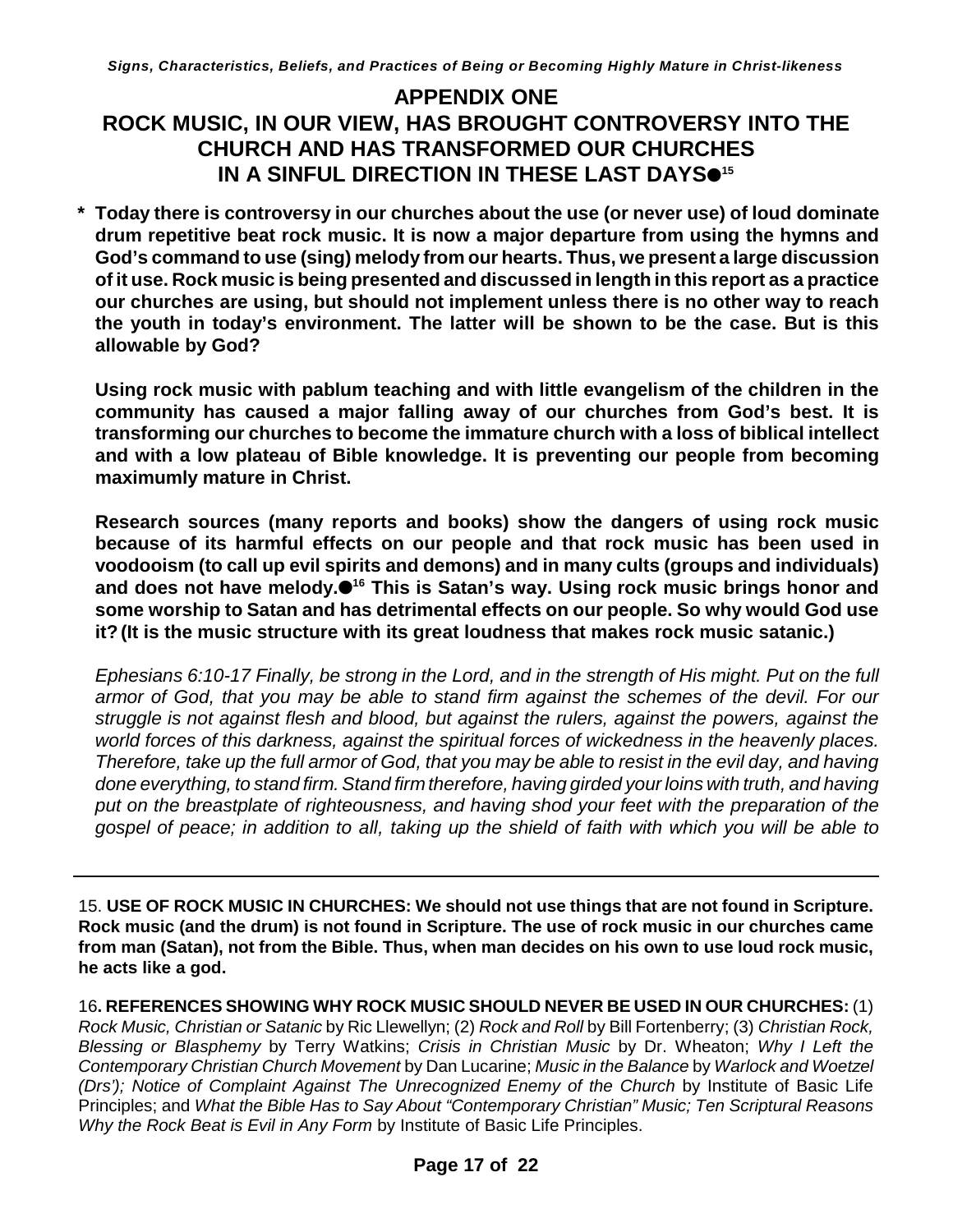*extinguish all the flaming missiles of the evil one. And take the helmet of salvation, and the sword of the Spirit, which is the word of God.*

 **\*** *Music is not neutral. There is music that encourages demonic activity, and there is music encourages Holy Spirit activity. There is music that ministers to the carnal side of man and there is music that ministers to the spiritual side of man, Rock beat music has always been associated with the carnal and demonic. It has no legitimate place in Christian life and ministry.<sup>17</sup> Research* shows that long term sitting under loud beat rock type music brings harmful effects to our physical bodies including brain damage. It shortens our life span. Even plants are harmed. Satan brings things into our lives that look right, but are of him.

*2 Corinthians 11:14 ..... for even Satan disguises himself as an angel of light.*

**\*** To me, when one chooses loud rock drum beat structured music that is not found in the Bible, we are being disobedient to God and one most likely cannot tell the difference between the Holy and the Profane. They could not determine the difference between the holy and the profane in the Old Testament (e.g. Ezekiel 22:26). Rock music, to me, is profane. <sup>18</sup> Choosing rock music is **giving the people what they want, not what God wants and what gives Him worship.** Using it and using only limited teaching to meet people's felt needs as they see them, instead of in-depth expository preaching with the hymns, in my view, one no longer endures sound doctrine and one is not eternity oriented. We have the lukewarm and the immature church. There is much other contemporary music that our church people use that is loud and has some of the effect of rock music. Good contemporary music that has the volume and beat under control can be used in our contemporary church services. God reveals His Word to us as we walk by faith. **Churches use rock music and low level training to reach numbers, not mature their people in Christ. It is working in the horizontal rather than in the vertical. God wants us to work in the vertical.**

*2 Timothy 4:3 For the time will come when they will not endure sound doctrine; .....*

**To me, those who believe rock music is okay and of God, are walking by very inadequate faith. They do not have the faith or pro-action to do research for the sake of their people that shows where rock music came from, how it has been used, and what harmful effects it has on people. To me, if they loved God and their people, they would automatically do this research particularly because rock music is not found in the Bible. Then they would never use it. Again, there is no rock music (and drum) in Scripture**. **Appreciating God's Greatness should take us to our knees. For the life of me, I do not know how anyone can be highly mature in Christ and bring rock music into a worship service and sit regularly**

17. **REFERENCE:** From *Christian Rock, Blessing or Blasphemy* by Terry Watkins.

18. **ROCK MUSIC:** *Rock music was meant to be loud, repetitious, carnal, and extremely suggestive sexually. It is a dangerous mistake to think that you can take the rock format and add Christian lyrics and the result will be okay. It is not. The body will be getting the sensual message of the music. The mind will trigger the fight or flight syndrom, stimulating aggressiveness with increased energy, but the human spirit will be receiving a watered-down, simplistic message. The Christian will most likely go with the body and the mind, than with the lyrics. Is this not a most dangerous way to package the message of grace to an unsaved and sick world? Why would mature Christians want to hear it?* (Concept taken from page 64 of *Crisis in Christian Music* by Dr. Wheaton.)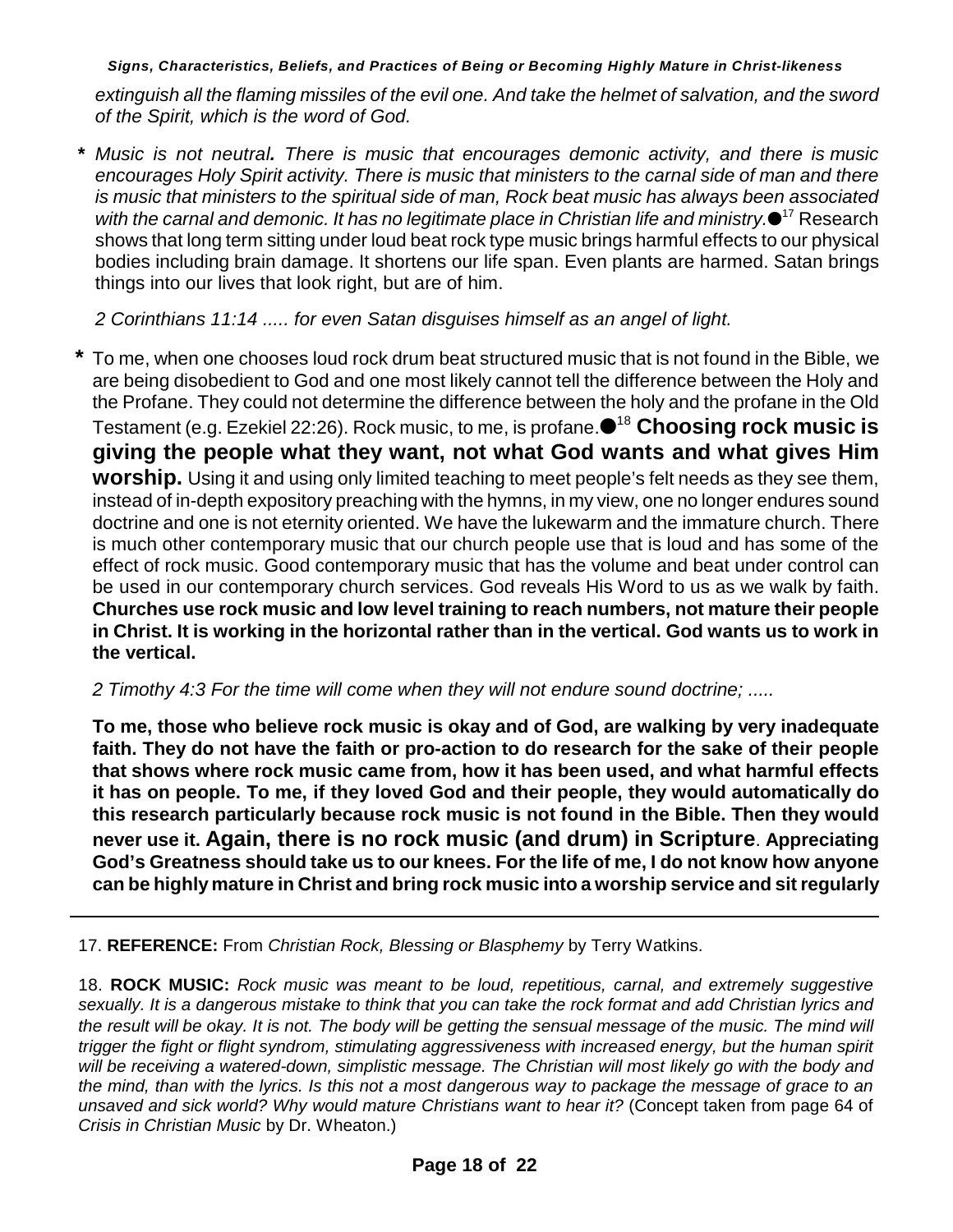**under it unless there is "no other alternative" in the circumstances. However, this can be and is happening today.** 

**However, much to our chagrin, our country has been transformed. Most of our youth (from being children) are now growing up now listening regularly to rock music. Because they only want to listen to rock music (not to the hymns), it appears now that it may no longer be possible to get most of our youth and young people into the hymn services and to become highly mature in Christ-likeness. We can offer optional seminars for Christian growth. But will the youth and young people come? We should and must search for the few in the rock services that will come to the hymn service so they can become much greater mature in Christ - particularly for the sake of eternity. But we must remember that, when we use rock music, we are, in some degree, worshiping Satan even though our youth hear some of God's Word in the preaching. We should do all we can to draw our youth into ministry and into seminars that train to become mature in Christ, even if only a few participate. How many youth are in ministry who sit under rock music? I know some work in VBS in a concentrated time period. Is most of the ministry being done by those who attend the traditional service with the hymns?**

**Thus, because our country has been (is being) transformed, we may not have much choice but to use rock music church services to reach the youth today - but this is great compromise. But the youth may not otherwise come. At least they can hear some of God's Word even though it is most fundamental, even though most very likely cannot gain maximum maturity. At least theywill have some maturity. And we may have some exceptions who will gain more maturity.** 

**We can have a hymn service for our adults. And given the choice, we should have verse by verse expository preaching in depth-breadth for the hymn service, which we are not doing much of today. This would be my choice. Then we can have greater spiritual growth. As the older people, who want the hymns, die or leave the church, there may no longer be hymn services.**

**Those churches that refuse to use rock music today may not reach many of the youth. The youth will come with their parents to the hymn services who want the hymns. So we will reach some with the hymns. Thus, in our churches, we should have a talk with the parents who attend rock music services and brief them on the evil source and harmful effects of using rock music. Maybe some will come to the hymn services and bring their youth.**

**\*** *And when we have two church services with different music where some believe one type (rock music) is not of God, the elders should act to find God's will and attempt to bring unity - not leave the situation unresolved. How can we sing the above hymns in melody in a rock music service? (When we have two church services (one traditional and one contemporary) where the attendees have strong different beliefs, especially of the music being of God, we have disunity and, in reality, two different churches. We can be in agreement with other ministries.*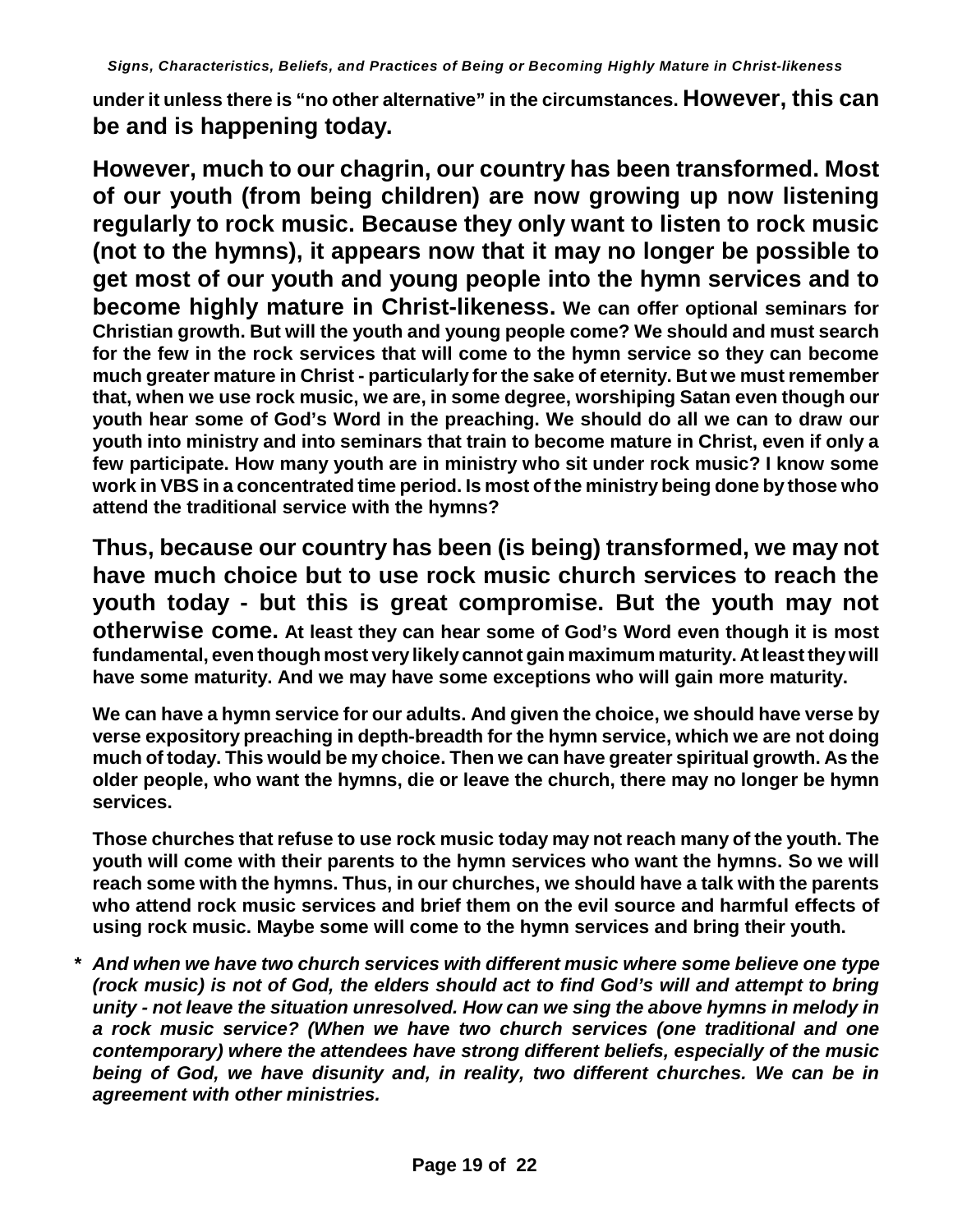- **\* If we have a rock music service, we should also have a separate hymn and like-music service with in-depth expository verse by verse teaching from God's whole counsel without any rock music. Then we will have a church service that honors God.**
- **\*** Then, in summary, using loud structured drum beat rock music and pablum Bible training has greatly transformed our churches with a falling away from God's best and general requirements. These churchless generally teach with only a small portion of God's Whole Counsel and their leaders and attendees wear casual (hippie like) clothes. Some girls wear low cut blouses, short skirts, and tight clothes. Most do not come out for Sunday evening services and events. This signals something is wrong with this type church environment. These have brought an immature compromised lukewarm church life, bringing the world into the church, even though bringing in numbers. It leaves church people without maximum maturity needed for great ministry now and for eternity. This is satanic strategy and disobedience to God to help bring the endtimes Calamity and Tribulation. These actions and results show that the use of rock music is wrong and sinful. *But being transformed with the young people mainly listening to rock music may be the best we can have today in most of our churches if we are to reach today's youth with the gospel and some maturity. This transformation is happening to thousands of our churches. And the situation is helping to bring the endtimes. It represents a major falling away from God's requirements.*

*God draws people to Christ using His Word and music with melody, not with rock music, even though rock music may draw people into a church service or into a crusade to hear the Gospel. But does it bring any worship to God? The Bible teaches we are to use melody. Our evangelistic and worship services should be kept separate.*

*However, as stated, the way our country's youth have been transformed to listen to rock music, we may now have no or little choice but to use it in our churches to gain the youth for salvation and some limited maturity. We must reach the youth for Christ, but it hurts to use non Biblical sinful ways. But, as presented, using it transforms our churches to become the immature church with a loss of biblical intellect and with low plateau of Bible knowledge. It, in my view, brings little if any worship to God. This falling away, as stated, is helping to bring the endtimes with Satan's endtimes program.*

*It brings Satan's program (His strategy) because the falling away brings less ministry (fewer people will be saved and progress to maturity) and allows the endtimes to come over which Satan will rule through his man. Church leaders involved can expect great judgment from God.*

**\*** *Regardless of the state of our youth and the reason they come to church, we should attempt to pull as many who will come into the hymn services. Maybe only a few will come. But we need to do this so they can gain a maximum maturity for the sake of their eternity. It is so they can worship God in Spirit and in Truth.*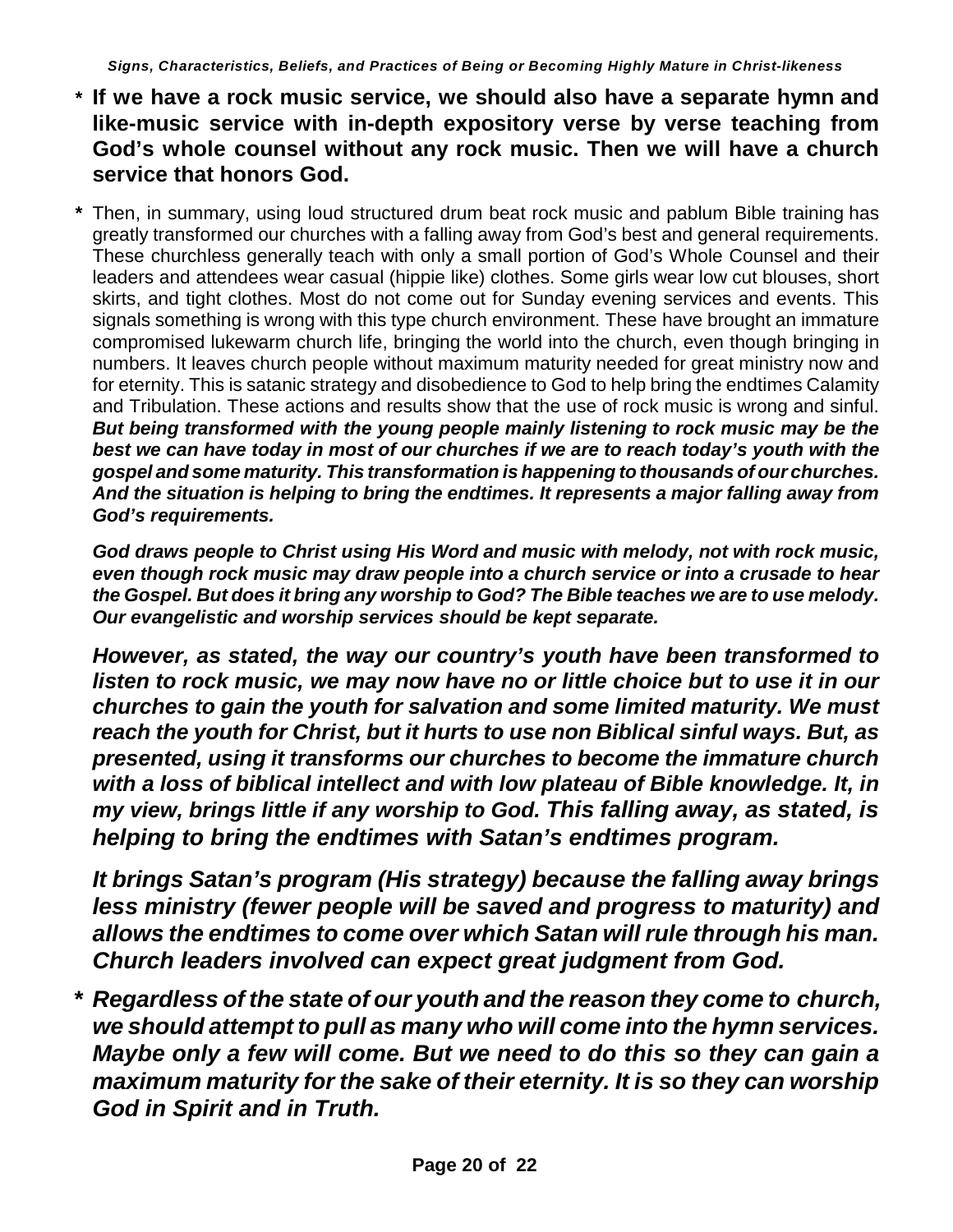# **APPENDIX TWO QUESTIONS TO ANSWER**

**Can you answer these questions? (Highly mature people should be able to answer many or most.) (All of our upper-level high school on-fire students should be able to answer them. All of our gung ho and faithful in the church should. But, are we teaching them?)**

- 1. What is (one of) God's major purpose(s) for putting us on the earth?
- 2. How do we walk close to God and come to know Him?
- 3. How do we become maximumly spiritually mature in Christ-likeness?
- 4. How do we build godly families, living in unity?
- 5. How do we solve spiritual relationship problems in our families and churches? What do we have to know?
- 6. How do we walk by faith and live by love? What is our life like when we do? What do we need to know?
- 7. How do we live pure and avoid immorality (mentally, spiritually, and physical)?
- 8. How do we find God's work that He wants us to do?
- 9. How do we train others to witness the Gospel and lead people to Christ?
- 10. What do we do when things go wrong; how do we make corrections? (How do we know what they are?)
- 11. What happens to us when we become Christians? Can we lose our eternal life salvation (justification)? Why not?
- 12. What are the meanings of redemption & atonement for iniquity?
- 13. What are the biblical characteristics of God's choice for a husband and wife? How are husband and wife to relate to each other? (What characteristics should a young person look for when looking for a spouse?)
- 14. How do the endtimes unfold and why? What allows them to come?
- 15. What do I do to be a person after God's own heart?
- 16. What do I do to glorify God? How am I living and what am I like when I bring glory to God.
- 17. How do we become filled with the Holy Spirit? What happens to me when I am?
- 18. How do we worship God in Spirit and in Truth?
- 19. What music should we choose for our worship services that brings maximum worship to God so we can sing melody from our hearts, souls, and spirits and worship God in spirit and in truth?
- 20. Explain what it means to be both outcome and procedure oriented?
- 21. What is one of the highest priority ministries of the Church?

### **Page 21 of 22**